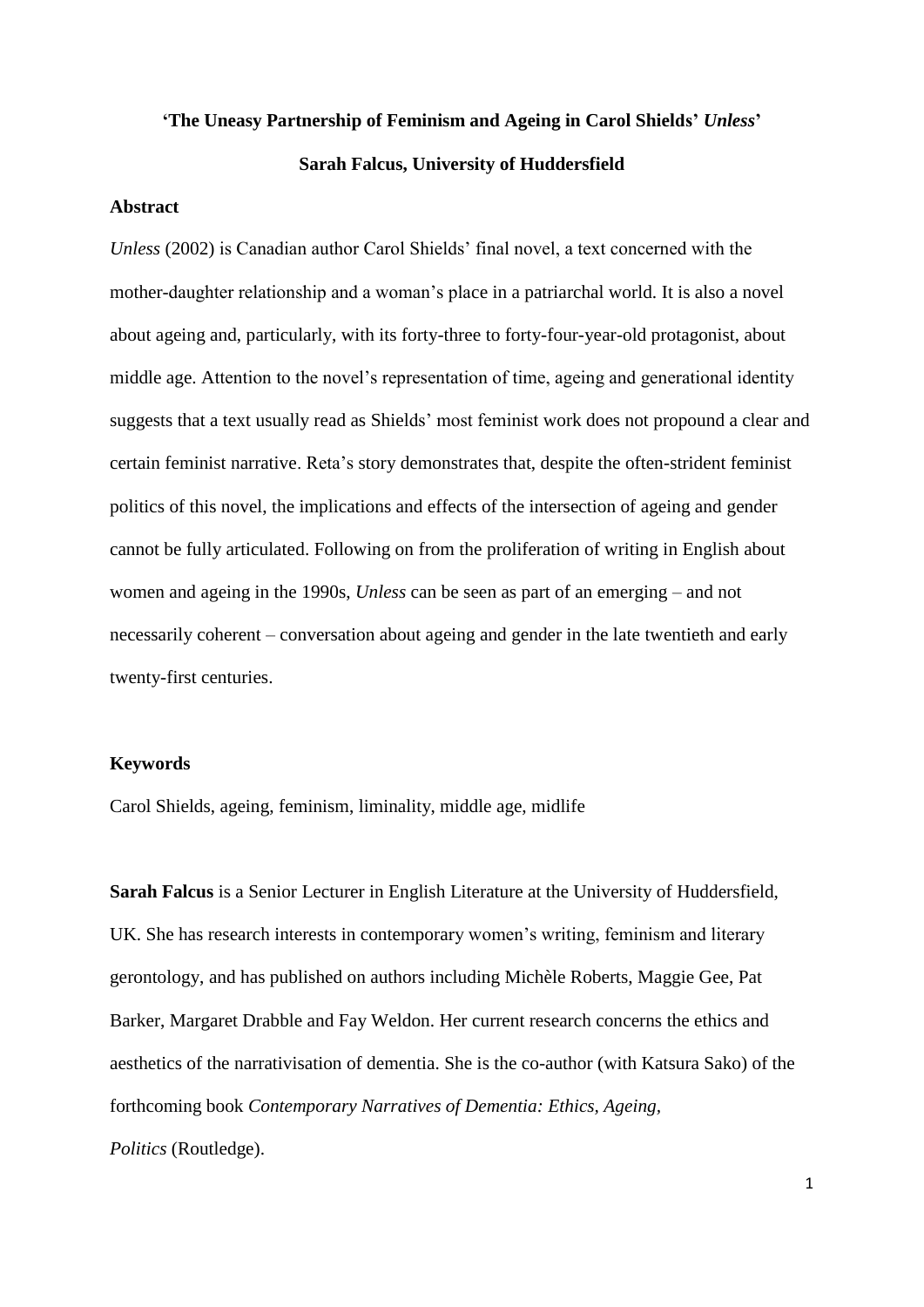Teaching Carol Shields' *Unless* (2002) to a group of undergraduates, I was surprised by the vehemence of their dislike for the novel's protagonist, forty-three to forty-four-year-old Reta. Finding her irritating and self-absorbed, these largely young and predominantly female students did not connect with Reta's politics or with the pain she feels at the actions of her daughter, Norah, who has chosen to spend her days sitting on a Toronto street corner with a sign saying 'GOODNESS' hung around her neck. Though some of these reactions were undoubtedly linked to what was seen as Reta's complacently white, middle-class attitudes and lifestyle, there was certainly a generation gap evident here. This was partly a result of Reta's self-characterisation as a middle-aged woman and her self-fashioning as a member of a generation very different from that of her nineteen-year-old daughter, and partly a result of the feminist politics of the text, which are strongly connected to generations of women prior to and of the second wave. I offer this anecdote not as a prelude to exploring ageing and reader response in literary texts, but as a way into thinking about, and perhaps problematising critical responses to, *Unless*, Shields' last and in some ways most political novel. Usually read as a story of feminism and silencing, *Unless* is also a novel of ageing and of generational identity.

Well received and critically acclaimed – shortlisted for the Man Booker Prize and nominated for the Orange Prize for Fiction – *Unless* was published not long before the death of American-born Canadian author Shields (1935–2003), one of Canada's most significant literary figures. Shields' creative writing career began with poetry in the 1960s and she published her first novel, *Small Ceremonies,* in 1976. The author of fiction and critical work (including a biography of Jane Austen), Shields is perhaps most well known for the fictional auto/biography *The Stone Diaries* (1993), for which she won the Pulitzer Prize. Shields' work is characterized by its meticulous attention to the banalities, incongruities and significances of the everyday, a feature of her writing that, as Mary Eagleton argues, dominates many reviews and critical responses to her work (Eagleton 2005: 72). *Unless* is no exception to this trend in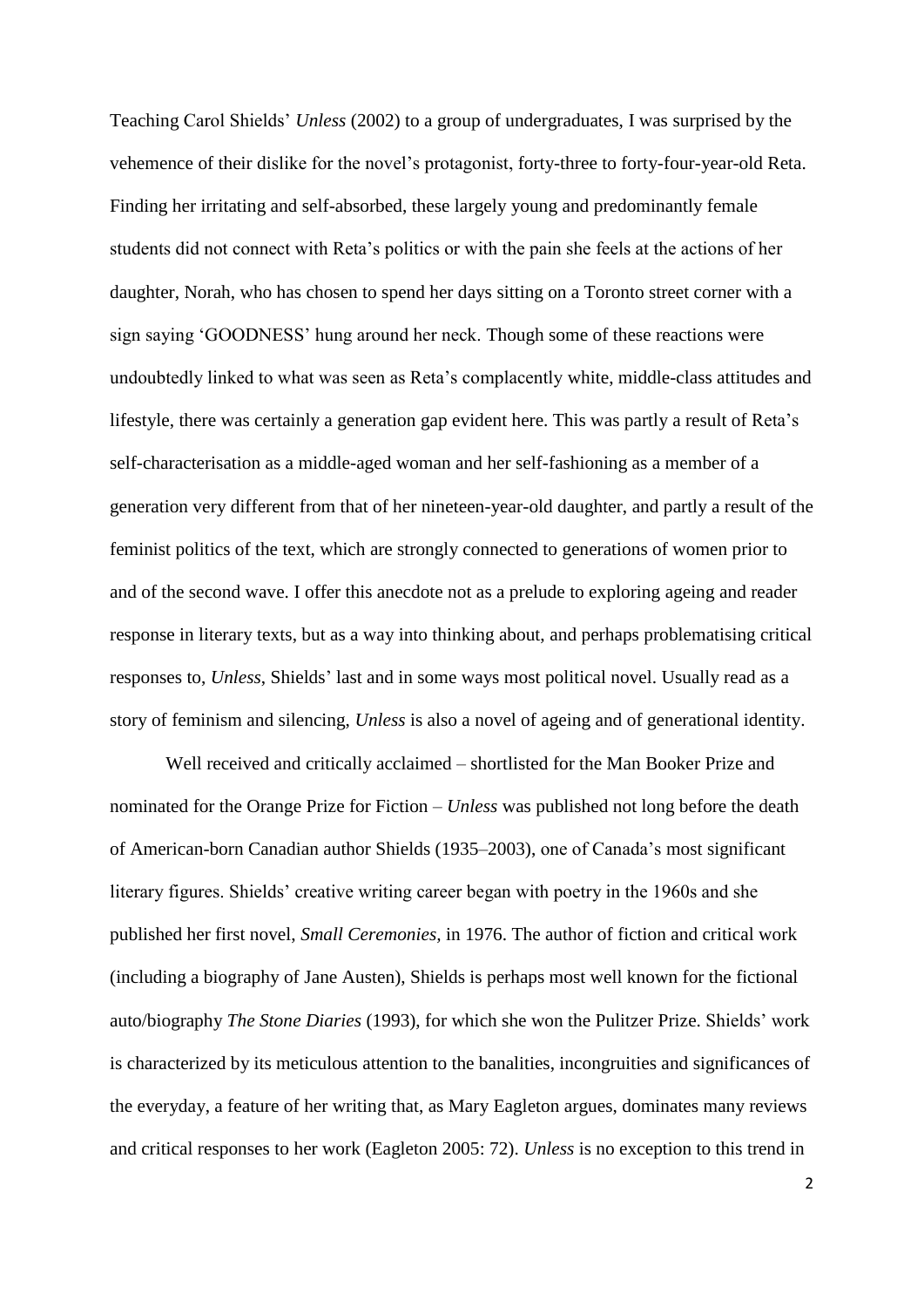Shields' writing with its concentration upon one family and one woman at the heart of this novel. The first-person narrative presents the very ordinary, middle-aged and middle-class Reta Winters, who reflects on her own life and her relationships with those closest to her as she struggles to make sense of the seemingly inexplicable decision of her eldest daughter, Norah, to leave home to sit on a street corner in Toronto. Aside from her common-law partner Tom, Reta is associated with a largely female network that includes her mentor, Danielle Westerman, and Tom's mother, Lois, as well as Reta's other children, Natalie and Christine. And Reta's career as a writer (of light fiction) and a translator (of Danielle's academic work) is always balanced with her role as friend, mother and daughter (-in-law). *Unless* is typical of Shields' fiction not only in its attention to the everyday, but also in its interest in relationships among women, its metafictional treatment of the figure of the writer, and its concern, as Brenda Beckman-Long (2015) contends, with the auto/biographical, the story of a life.

The centrality of Norah's actions – the mystery at the heart of the novel – makes *Unless* a story about maternal loss (see İnceolğlu 2014), but it is also, intertwined with and inseparable from this, a story of ageing. Ageing and the end of youth permeate the novel, from the loss of childhood innocence outlined in the 'Thereof' chapter, to Reta's memory of feeling old at thirty-five (2003: 7). As Brenda Beckman-Long (2015) demonstrates, feminism is the subject of *Unless.* Wendy Roy, like many other critics, reads this text as one in which Shields finally confronts explicitly the problem of the silencing of women (Roy 2003). <sup>1</sup> The feminism in this novel is sometimes strident and angry, in particular in the unsent letters of complaint written by Reta and included within the novel. Nevertheless, attention to the novel's representation of time, ageing and generational identity suggests that, as Alex Ramon and Beckman-Long argue, the novel's feminism is more 'ambivalent' (Beckman-Long 2015: 110), 'equivocal and ironic' (Ramon 2008: 167) than its critical reception suggests. Reta's narrative of herself as a middle-aged woman, no-longer young and not-yet old, demonstrates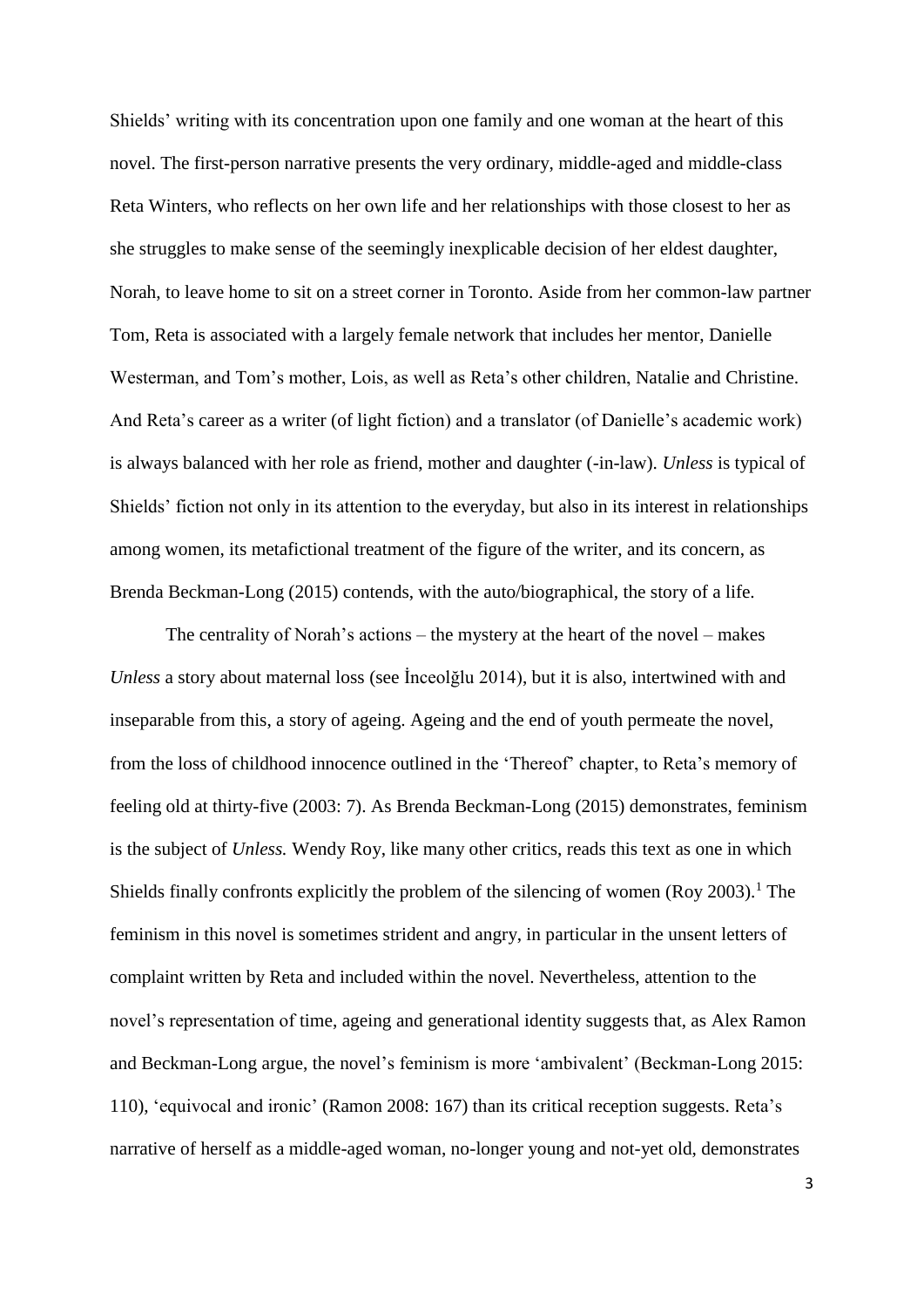that the implications and effects of the intersection of ageing and gender cannot be defined or fully articulated.<sup>2</sup> As many cultural gerontologists and social scientists argue (see Chivers 2003; Paloge 2007; Arber, Davidson and Ginn 2003; Twigg 2004; Woodward 1999), ageism is something directed more sharply, and earlier, at women than men, in large part because their social value still depends on the body, and women are undervalued in their desirability and function as they approach old age. Nevertheless, age has not been high on the feminist agenda. Even as feminism has found itself interrogated by other forms of social inequality, age tends to lag behind as a social and cultural issue. However, over recent decades this has started to change and age is now occupying a more prominent position within feminist studies (see Calasanti and Slevin 2006; Whelehan and Gwynne 2014), as in society more generally. As a result, the late twentieth and early twenty-first centuries have seen a proliferation of ageconscious, often autobiographical, writing about women and ageing in English-language works, a continuation of the 'personal is political' theme by women deeply affected by the second wave of feminism (for example, Greer 1991; Friedan 1993; Heilbrun 1997; Segal 2013). This has accompanied what Constance Rooke (1992) identified back in the early 1990s as an increasing trend in fiction to represent middle-aged and old characters in prominent and complex, rather than reductive, ways. More recent critical work makes clear that the interest in the process and discourses of ageing, particularly for women, continues amongst writers of fiction (see Watkins 2013; Oró Piqueras 2013). *Unless* can therefore be seen as part of an emerging – and not necessarily coherent – conversation about the intersection of ageing and gender in the late twentieth and early twenty-first centuries.

Looking more closely at the novel's feminist politics reinforces this link with gendered critiques of ageism emerging in the last decades of the twentieth century. Reta may be in her early forties in the year 2000, but her politics seem to owe more to the author's generational identity and life experiences than to her own. Citing Anita Brookner's (2002)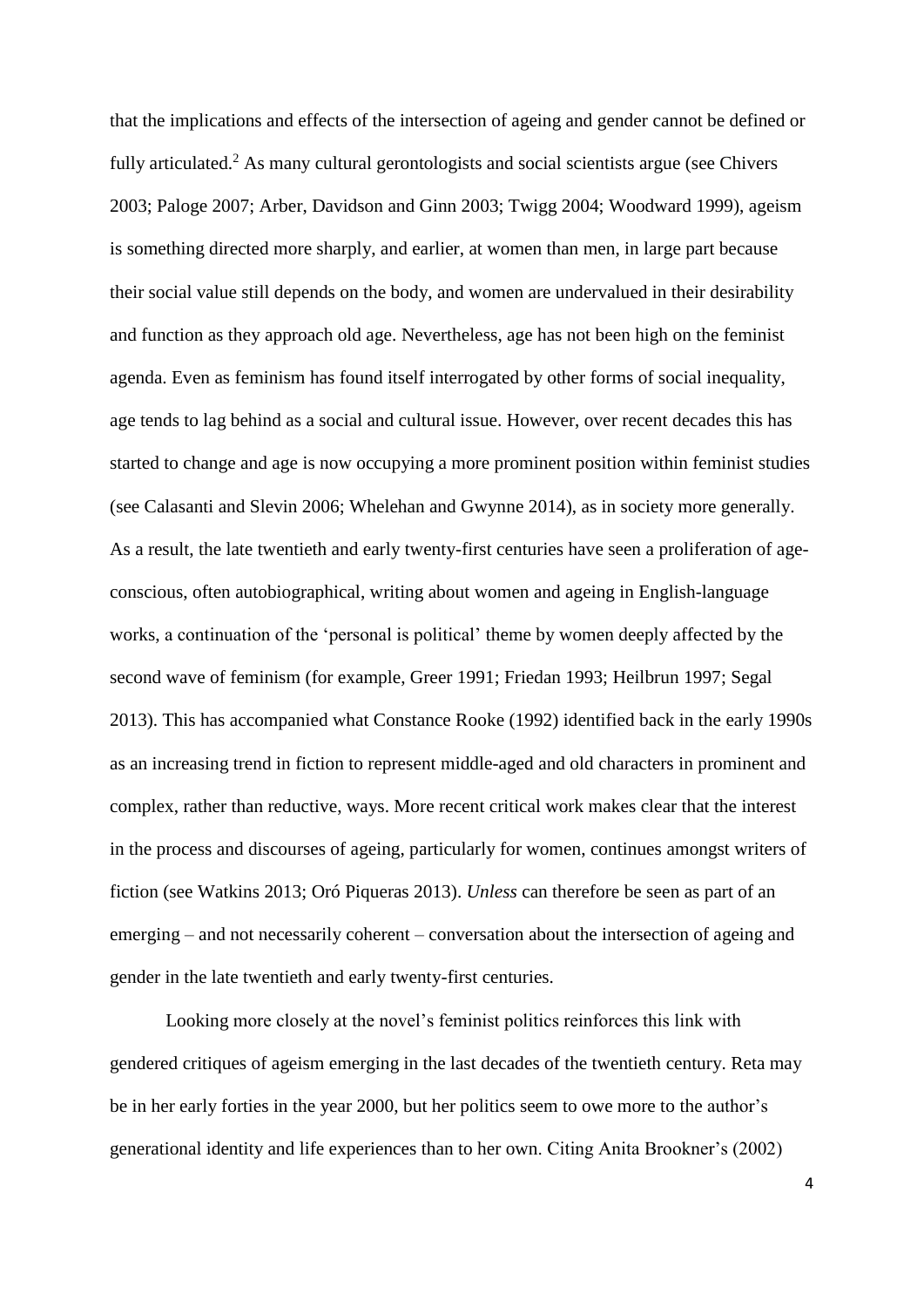description of the novel and its themes as 'resolutely old-fashioned', Elizabeth Reimer states that the 'Gender politics in the novel are, at times, ones that I associate with that generation of women born between the wars, the generation that Shields has had such an abiding interest in and to which she belonged' (Reimer 2009: 263, note 13).<sup>3</sup> Assessments such as this rely not only upon the very domestic nature of Reta's life and primary concerns, but also upon her many meditations upon patriarchal oppression and the silencing of women. The tendency to read this novel as autobiographical and stress its status as Shields' final novel, written whilst she was suffering from breast cancer, exacerbates this sense that this is a narrative not only about twenty-first-century feminism, but also about the gender politics of earlier generations of women, women who were writing in the postwar years or baby-boomer generation. Still, Reta, like Shields (see Hollenberg, 1998), started writing fiction relatively late and both author and protagonist suffer critical responses to their work that stress its lack of depth and ambition (see Ramon 2008, Eagleton 2005 and Atwood 2005 for defences of Shields). Like Reta, Shields admitted to coming to feminism late (Stovel 2006: 51) and the story of Reta's struggles to articulate a coherent feminist narrative could indeed be Shields' own.<sup>4</sup> Unless can at the same time be aligned with the group of texts studied by Helen Paloge in *The Silent Echo* (2007): novels of middle age written in the final decades of the twentieth century and first decade of the twenty-first century by women in the postwar or baby-boomer generations. Paloge argues that these texts fail to produce the *bildung* of the middle-aged woman, instead resorting to denial and evasion, in particular, the evasion of the middle-aged female body, which is 'the silent echo at the core of women's fiction' (Paloge 2007: 6). Taking issue with Margaret Morganroth Gullette's optimistic view of novels about middle age in her early work (Gullette 1988), Paloge argues that such novels retreat from 'a full encounter with what middle age signifies' (2007: 14, 19). In one sense, *Unless* is a text where middle age is 'a silent echo' – obliquely rather than directly addressed and rarely fully acknowledged in the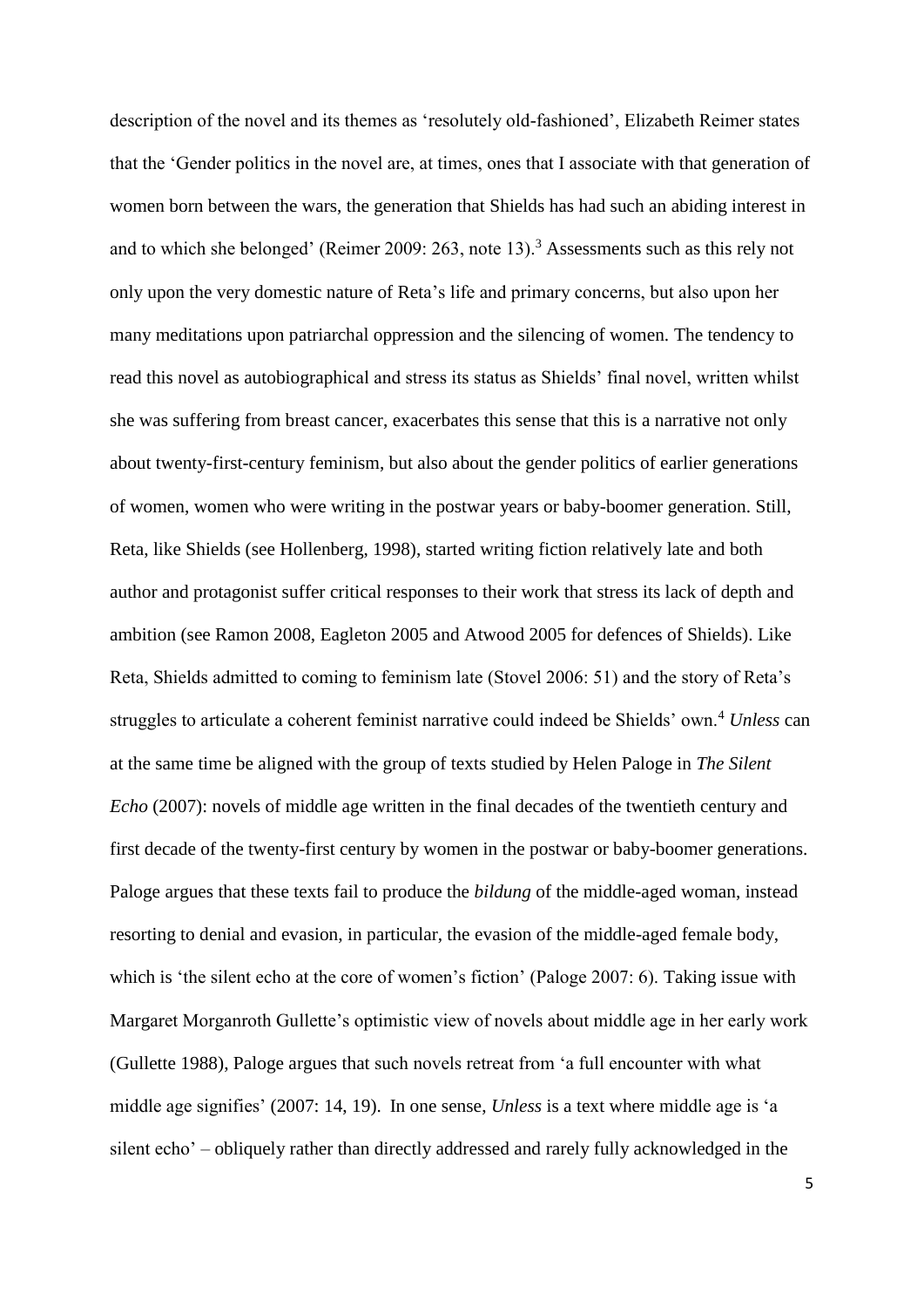novel's reception – but attention to the struggles and tensions around ageing in *Unless* suggest that it is a text in which middle age is not denied and evaded, but left unresolved and uncomfortable, for reader and protagonist. *Unless*, therefore, foregrounds the difficulties facing the middle-aged woman as she attempts to tell her own progress narrative, in the face of the dominance of ageing as decline. As Gullette argues, we are aged by a culture that increasingly promotes a decline narrative of ageing, a narrative that relates ageing only to redundancy, restriction and increasing frailty (2004: 14–18). In her later work, Gullette accepts that her argument about the inevitability of the emergence of the progress narrative may have been too optimistic in the face of the dominance of the decline narrative and she offers a more nuanced and less binary model of decline and progress (2004: 28). A progress narrative would 'affirm […] the value of aging in time' (2011: 147). This is not an idealised vision of ageing, but a story 'in which the implicit meanings of aging run from survival, resilience, recovery, and development, all the way up to collective resistance to decline forces' (2004: 17). *Unless* is not a straightforward narrative of progress or decline, but instead a text that demonstrates how telling one's life story as a movement through valued stages of the lifecourse becomes more and more challenging as one ages into middle age and beyond.

In this reflective and partly retrospective narrative that takes place over the nine months of Norah's absence, Reta is poised between the past and the 'Not Yet' (that forms the title of the final chapter). This strongly temporal construction, where immediacy is given to the stasis of the fleeting present of the short, fragmented chapters that make up the novel, foregrounds the significance of time (clock, calendar and seasonal) and the lifecourse in the narrative. Time is both a structural principle and a thematic concern in *Unless*. But this concern with time is a paradoxical one: time is marked (it passes), but the narrative is underpinned by a sense of stasis that comes primarily from the absence of Norah in the everyday life of the family. Reta is suffering what Nora Foster Stovel calls 'the winter of her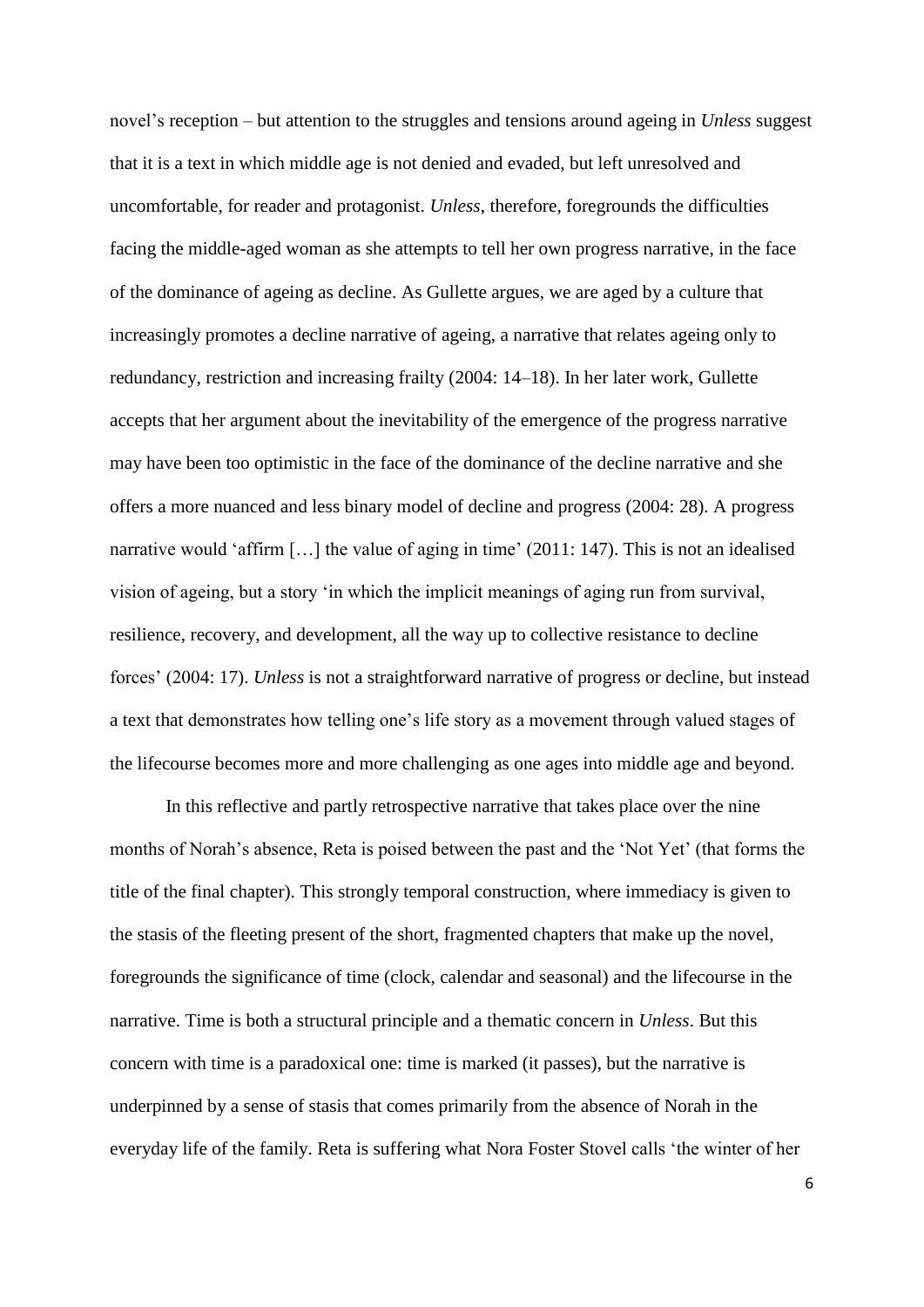discontent' (2006: 58) as a result of Norah's sudden decision. In the face of her lost happiness, Reta considers her present position as a liminal one, at the threshold of before and after, promoting a narrative of lost naivety, youth and innocence  $(2003: 1)$ .<sup>5</sup> Though the liminal is now used in a variety of ways in approaches to literary texts (see Kay et al. 2007), I draw here specifically upon its origins in the anthropological work of Victor Turner and Arnold van Gennep, where the liminal is a stage in a rite of passage. This understanding of liminality implies movement and progress in time, leading to the emergence from the liminal and a return to society. This can be read as a form of progress narrative, one that emphasises the importance of movement through time and the life course, echoing Gullette's definition of the progress story as one that supports 'the value of aging in time' (2011: 147). But the emphasis upon the stasis of Reta's liminal period undermines this sense of progress through the rite of passage and along the lifecourse, forcing us to stay in a period of middle-aged uncertainty. Of course, this uncertainty is primarily linked to the loss of Norah, but it is also, as I will argue, an uncertainty about the form life may take and the value it may hold during and after middle age. The chapter titles in *Unless* emphasize this lack of movement; they are 'little chips of grammar (mostly adverbs or prepositions) that are hard to define, since they are abstractions of location or relative position, words like *therefore, else, other, also, thereof, theretofore, instead, otherwise, despite, already* and *not yet'* (Shields 2003: 313, original italics). This sense of linguistic indirection reinforces the structural and thematic emphasis upon stasis. Significantly, this stasis is prolonged in the novel and, even at its conclusion, the novel does not effect a clear movement forward into the future.

The link between *Unless* and the myth of Demeter and Persephone (a very clear intertext for this story) reinforces this reading of the novel as a rite-of-passage narrative and reminds us of the centrality of maternity in the text. <sup>6</sup> The fact that *Unless* takes place over nine months, something observed by many critics (see, for example, Stovel 2006), reinforces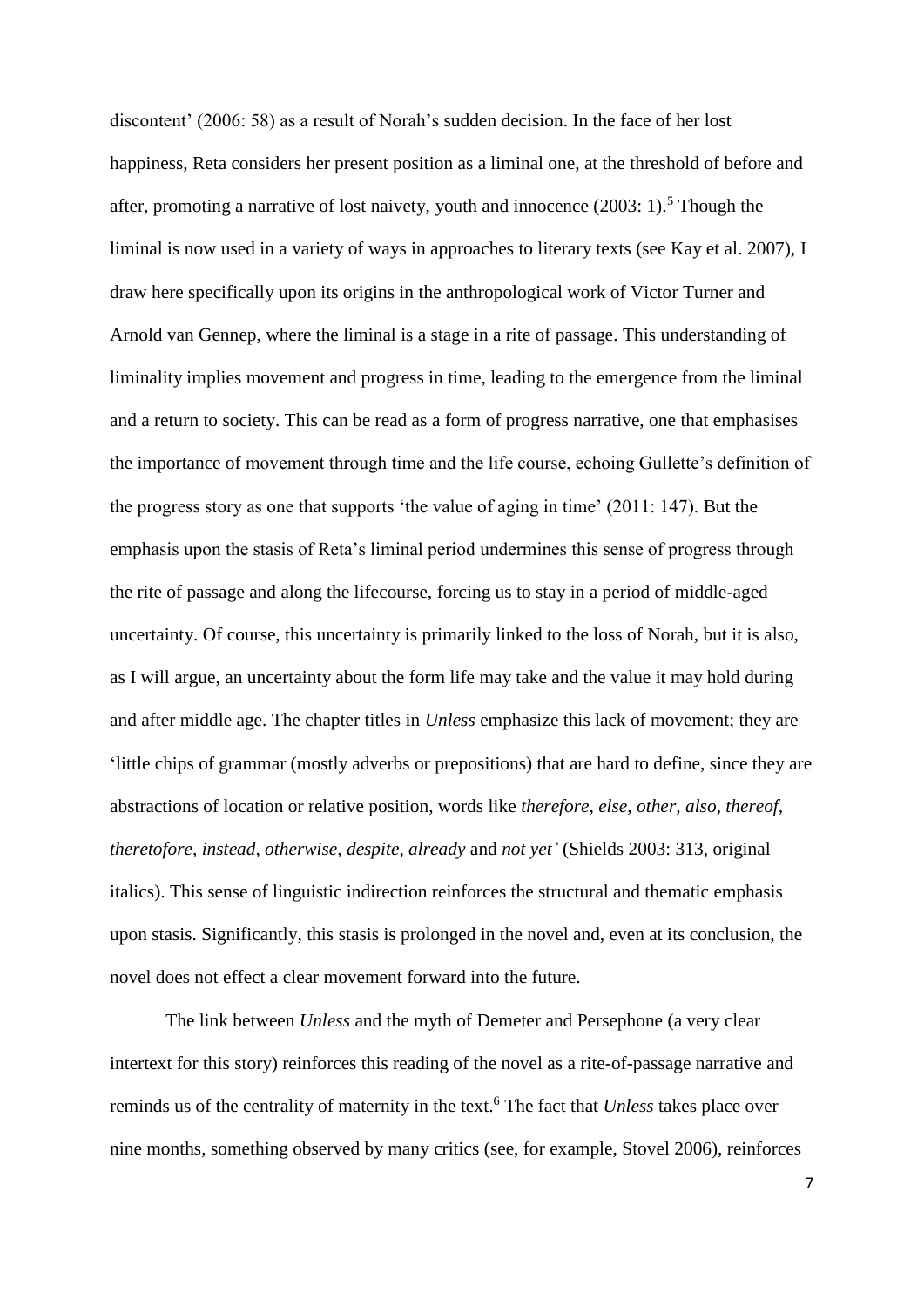the inescapably maternal nature of Reta's liminality, as do autobiographical readings of the novel that see it as a metaphorical response to Shields' breast cancer (Stovel 2006). When read in these terms, the novel is a fiction that looks forward not only to the next stage of Reta's life, to ageing further into and beyond middle age, but also to the postmaternal. This is a term put forward by Margaret Morganroth Gullette (2002) to describe a period of women's lives that she claims has no adequate nomenclature because it is neglected. Instead, it is left to patently inadequate terms such as 'empty-nesters' to describe this stage where women are no longer primarily carers for children, since these children have become independent: 'It is no wonder then that many women who raise children still anticipate its "sorrows" and "dreads" or later adopt "emptiness," as a primary truth of their midlife identity' (Gullette 2002: 557). Of course, in one sense Reta is not postmaternal since two of her children remain at home, but the sudden loss of Norah focuses Reta's attention on her own ageing and her imminent movement into the phase of her life beyond daily caring for children, positioning her in the transitional phase between caring for children and finding those children independent. As Gullette suggests, postmaternity is traditionally conceived of as a time of loss or decline, a time of 'emptiness'. Despite the traumatic nature of Norah's disappearance, Reta's loss of Norah could be seen as not entirely out of the ordinary, but as exemplary of maternal loss, however inexplicable. The whole text's sense of stasis is therefore a reflection of Reta's selfprofessed identity as a middle-aged woman experiencing separation from a child and fear about her movement into the next stage of her life.<sup>7</sup>

The spectre of the postmaternal and the stasis and uncertainty that accompany middle age shadow the feminist politics of this text and are reinforced by the protagonist's awareness of her chronological age. Reta mentions her age at a number of points in the novel, stating on the second page that she is 'forty-three, forty-four in September' and identifying herself – when with her female friends – as one of 'four women in early middle age' (2003: 121).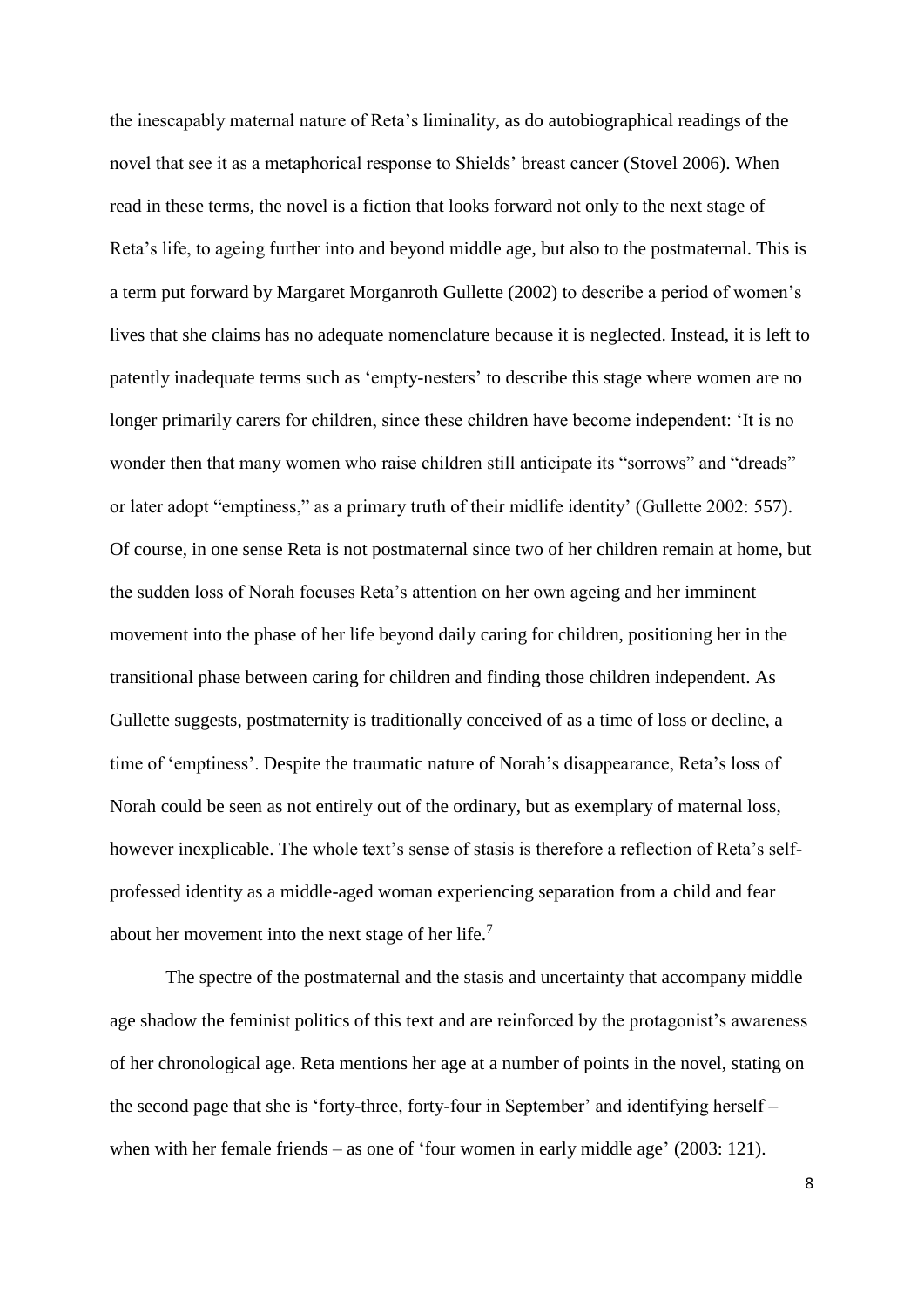Kathleen Woodward argues that a common trait in our culture is an 'obsession with chronological age, of a concern with precise numbering which in the end collapses into the polar divide of youth and age' (1991: 4) Reta certainly seems to exhibit this concern and, significantly, she connects this anxiety to the loss of Norah: 'I've entered early middle age now and I have a nineteen-year-old daughter who lives on the street' (2003: 30). Reta's narrative tends to situate her identity within a binary of youth and age, emphasising this demarcation of generations. The 'Thereof' chapter, for example, offers a lengthy reflection on the nature of ancestry and childhood, moving from Reta's musings on genealogy and genetics in terms of character in fiction to her memories of her own childhood ignorance and naivety. Reta's reflections see her judging her young self harshly, viewing lack of knowledge, ignorance and emotion in childhood as dangerous and debilitating. Reta positions herself as well past this stage, in terms which suggest that with the loss of Norah comes age-awareness: 'This is one of the very few easy comforts still available to me at age forty-four – that there is no need to suffer that degree of guttered fear and ignorance again' (Shields 2003: 152). The reference to 'very few easy comforts' makes clear that although there may be a benefit in the loss of childhood ignorance, ageing that is linked to loss is seen by Reta as a time of decline and restriction.

Even in her imagination, Reta insists on a woman in her forties living a life of narrowed opportunity and suppressed desire as she evokes a picture of her house's previous inhabitant, Mrs McGinn. She imagines Mrs McGinn's life as not so different from her own, as they both stand over the same sink (Shields 2003: 56), or brush their mops against the same porch railing (Shields 2003: 107). Mrs McGinn is:

a woman of about my size and age, a medium frame, still slim, but widening at the hips. Middle forties with a lipsticked pout. Some essence has deserted her. A bodily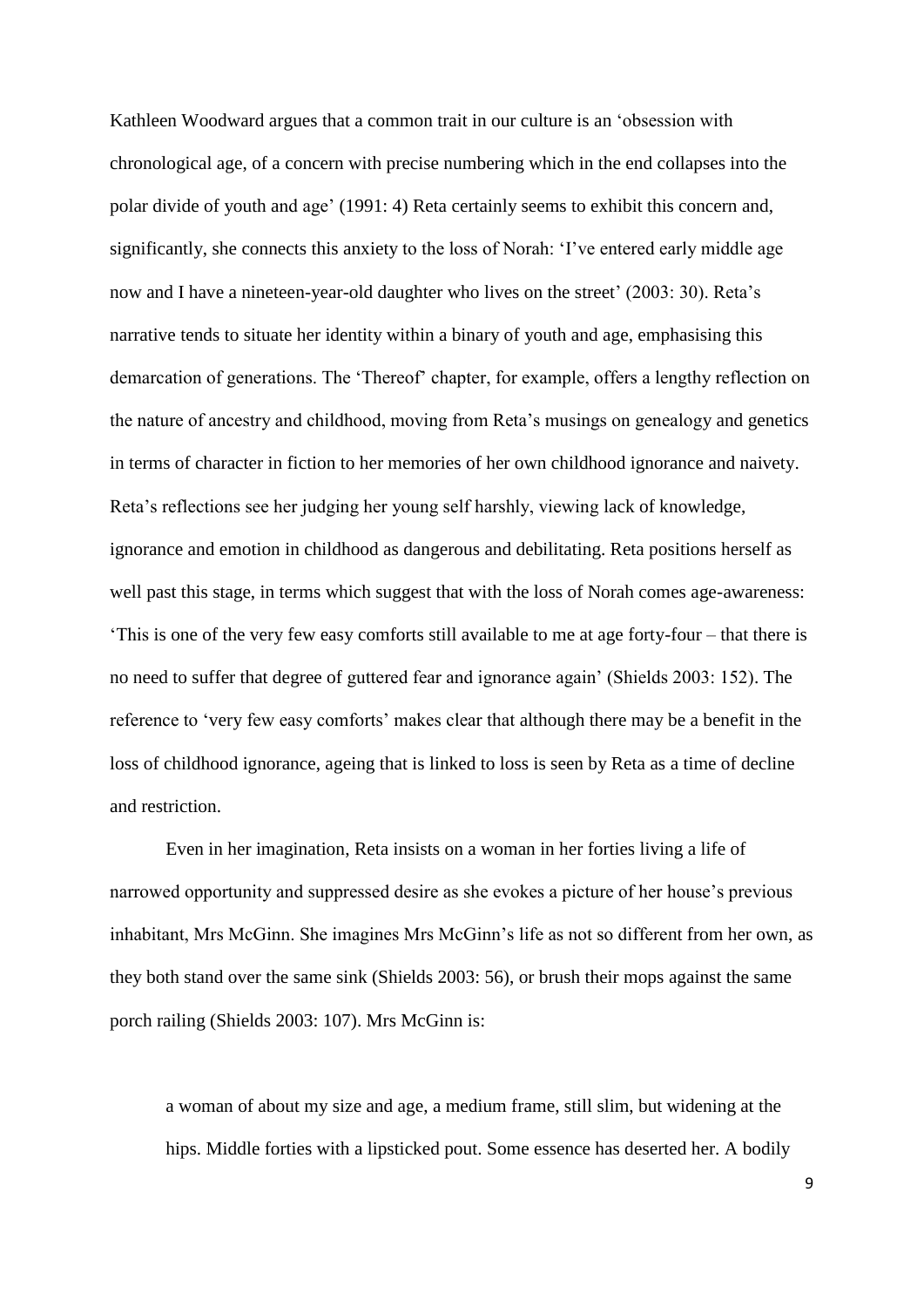evaporation has left her with nothing but hard, direct questions aimed in the region of her chest, and no one would ever suspect that she might be capable of rising to the upper ether of desire, wanting, wishing. (Shields 2003: 56)

Reta's projection of Mrs McGinn – whose first name she does not know, but speculates might be Lillian or Dorothy or Ruth (Shields 2003: 55) – extends to imagining her reticence and her 'tiny, whispery laugh' (Shields 2003: 55). Based upon local gossip, Reta even imagines some underlying tragedy in the family. What is significant is the way that Reta perceives her as an image of middle age, so with age comes loss: of 'essence', of the articulation and recognition (by others) of the right to desire. Indeed, as Stovel notes, Shields herself subscribed to some of these ideas, seeing forty-three as 'the oldest point at which a woman could still exert sexual allure' (2006: 53). Both author and narrator seem to experience a paucity of imaginative resources when it comes to the liminal space of middle age, reminding us of Paloge's metaphor of middle age as a 'silent echo'.

This is a novel with a very self-reflexive and self-analytical first-person narrator, a narrative that explores Reta's growing awareness of 'that roar which lies on the other side of silence'. This allusion to Eliot is used in the epigraph, and articulated here in terms of a feminist politics that rails against the suppression and silencing of women. It is not surprising, therefore, that Reta exhibits some awareness of ageism and the way that ageing women are constructed within prevailing ageist discourses. For example, Reta's analysis of her interview with the book columnist in Toronto links gender and age clearly. The interviewer refers to her as 'Mrs', implying seniority (not positive) and aligning her with 'clothelines and baking tins' (Shields 2003: 32). Reta feels herself anonymized and reduced by her "*comfortable beige waistcoat*" (Shields 2003: 35), her attraction dimmed and herself aged. As with Mrs McGinn, the sense of undesirability in middle age is clear. Announcing that she will pay the bill, Reta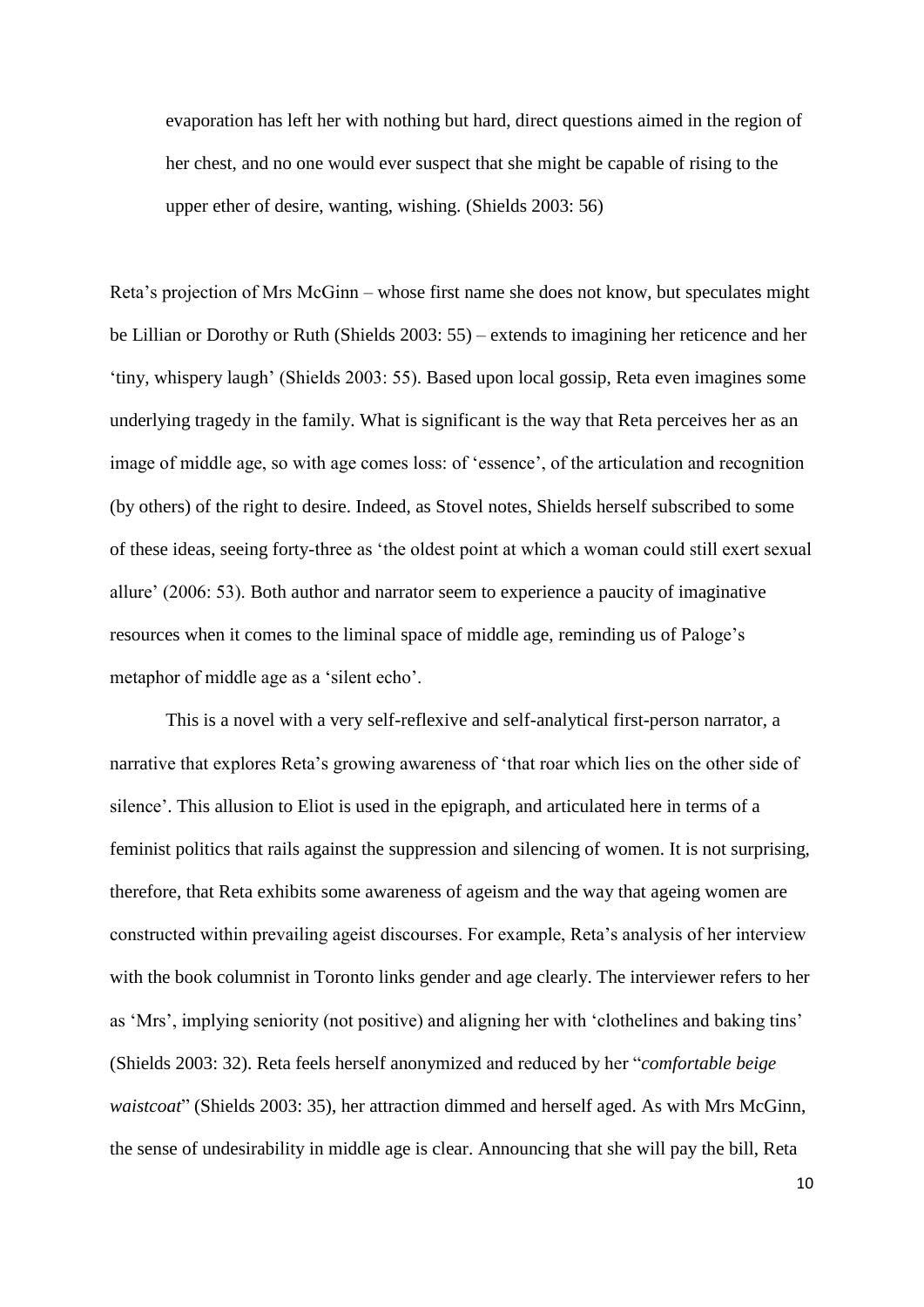sounds to herself like a '*grande dame*, adding twenty years to [her] age' (Shields 2003: 32). The final irony of this event is that the interviewer spots a man he thinks may be Gore Vidal at the end of the interview and the writer is described as 'a silver-haired man … seating himself gracefully at a table' (Shields 2003: 34). The ageing man is clearly read very differently from the ageing woman and throughout this scene Reta analyses the way she is marginalized and stereotyped in terms of both age and gender.

Nevertheless, despite the novel's obvious concern with the ways in which ageing women are constructed by the gaze of others, particularly the gaze of youth, *Unless*  demonstrates that Reta cannot escape her own ageist assumptions and is unable to make the imaginative leap that would connect her story not only with that of her daughter  $-$  a connection the whole novel attempts to make – but also with women of the previous generation. One of the ways we make sense of the lifecourse and our progress through it, our ageing, is through the shaping of generations. And this text draws attention to the way that Reta shapes her own generational identity and those of the women around her. Reta identifies strongly with others in her generation, such as her coffee friends. She also refers to Tom and herself as *soixante-huitards* [68ers] (Shields 2002: 57). This latter observation reminds us, however, of the fictive nature of such age cohorts, since, as Reta admits, she was only twelve in 1968 and, indeed, she stresses the seventies as the formative time in their lives. Crucially, Reta sees herself as different from, if connected to, other generations: that of her daughters, that of Danielle (a woman in her eighties) and Lois. This expression of cohort identity is a reminder that 'Generation gaps are constructed, rhetorically shaped for their moment' (Gullette 2004: 57), and Reta's generational identity ultimately serves not to create a narrative of continuity and connection across the lifecourse, but to underline the stasis within the novel and Reta's inability to imagine her future as an older woman, her postmaternity.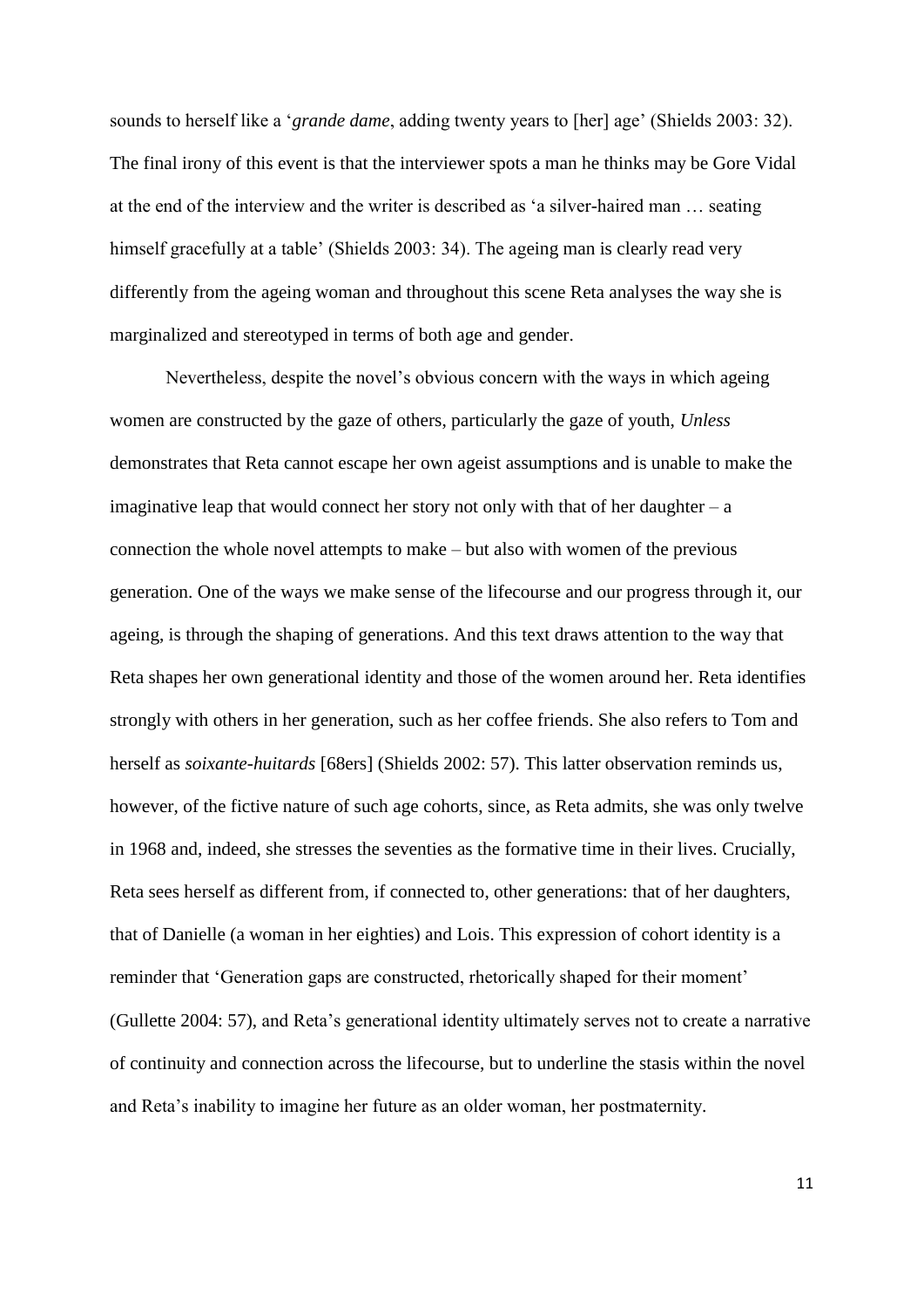In an apparent contradiction, Reta's sense that she is a woman connected across time to other generations of women is strong in some parts of the novel, echoed by the extranarrative sense that Reta's politics are those of the older Shields. Reta feels a bond with her version of Mrs McGinn, for example, and places herself in a female line that includes her dead mother, Lois, and Danielle, elderly mentor and friend. However, Reta also exhibits a resistance to recognition of the older woman as one like herself. If, as Reimer argues, 'for Shields, ''recognition'' by others can be affirming, essential in fact, to the kind of subjectivity she often depicts as an interdependent process; as Reta Winters repeats to herself in *Unless*, '''[w]e are real only in our moments of recognition''' (2009: 242), then Reta often fails to extend her ethical acts of recognition to women significantly older than her.

As a mother struggling to understand her daughter's narrative (Reta spends much of the novel trying to imagine Norah's story, a story that would explain her decision to sit on a street corner), Reta's relationships with maternal figures of a previous generation are not so empathically or ethically conducted. Danielle, Reta's (feminist) conscience, the voice of dis/approval in her head (Shields 2003: 108), is explicitly aligned with Reta's mother at moments in the novel (Shields 2003: 3, 108) and the two women share the French language that is her own mother's tongue, even though Reta insists throughout that Danielle is not a mother and cannot therefore understand her 'investment' in her daughters (Shields 2003: 103). Despite the close bond between the two, Reta prefers to see Danielle in opposition to herself: the 'other voice in [her] head' (Shields 2003: 151), a muse and intellectual conscience, a non-maternal woman who cannot fully understand the pain she suffers because of her daughter's loss. Danielle's latest memoirs are called *The Middle Years* and would seem to suggest a clear link between Danielle and the self-identifying middle-aged Reta, but this is not the case. Reta admires Danielle's new 'gorgeous fluidity and expansion of phrase', but links this eloquence to her friend's old age and possibly to senility, for Danielle has 'gone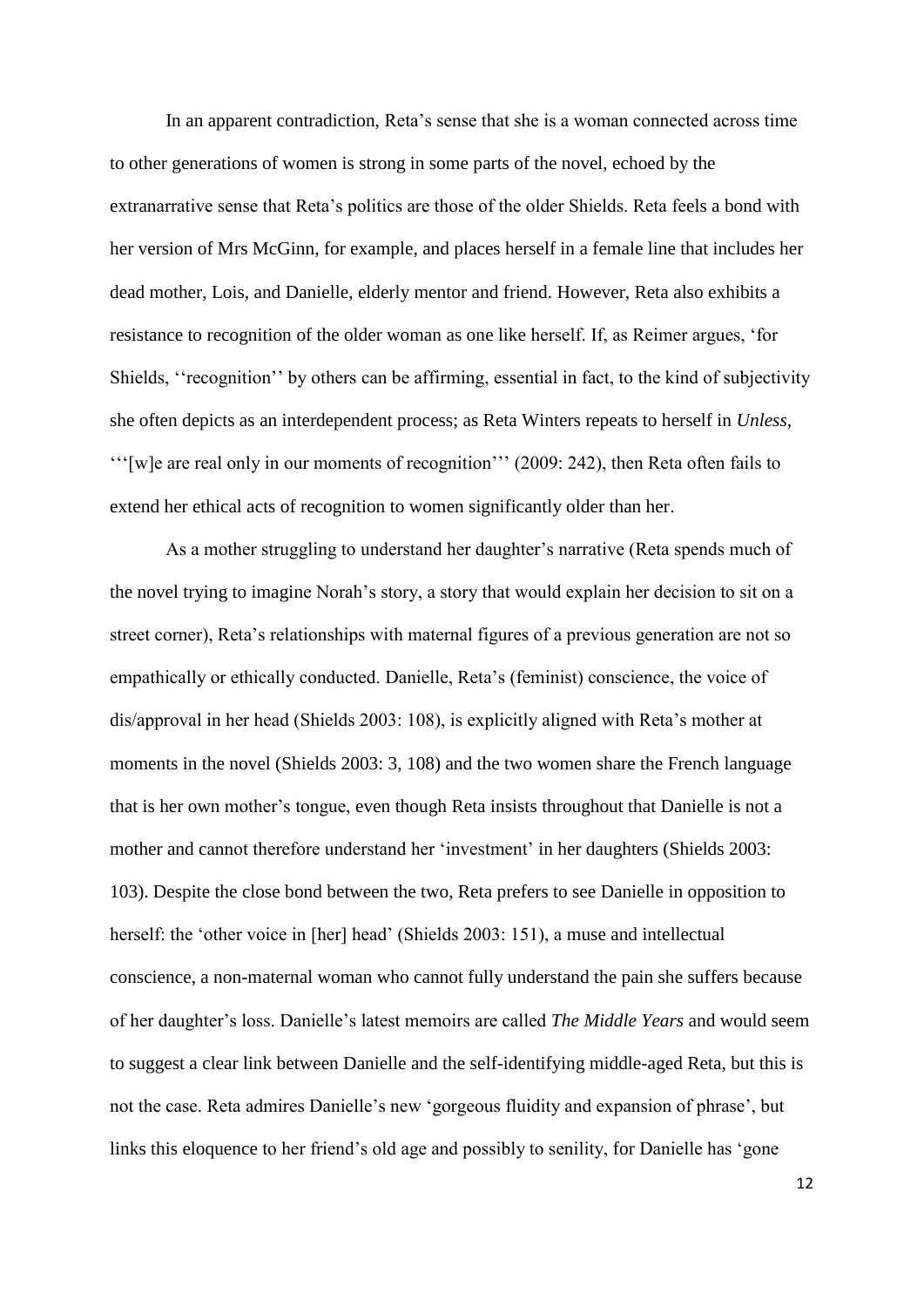senile to good effect, a grand loosening of language in her old age' (Shields 2003: 14–5) There's very little sense of empathy or connection here. Danielle is clearly othered as an old woman and, significantly, as a woman with no children, representing not only the aged woman, but also the non-maternal:

There's something missing in these memoirs, or so I think in my solipsistic view. Danielle Westerman suffers, she feels the pangs of existential loneliness, the absence of sexual love, the treason of her own woman's body. She has no partner, no one for whom she is the first person in the world order, no one to depend on as I do on Tom. She does not have a child, or any surviving blood connection for that matter, and perhaps it's this that makes the memoirs themselves childlike. They go down like good milk, foaming, swirling in the glass. (Shields 2003: 15)

Despite the narrative recognition that this may be a 'solipsistic view', the fear and resistance to Danielle as both an old woman and a woman without children is palpable. She even belittles Danielle's narrative voice with her 'good milk' simile, which is both an image of childhood consumption and maternal feeding. Reta positions Danielle as other to everything she holds dear and that confirms her own identity – her motherhood, her wifehood, her relationality. In doing so, she shores up a binary between herself and the aged Danielle.

Other stereotypical ideas about ageing are perpetuated here too, such as the notion that Danielle might be suffering 'the treason of her own woman's body', a description which recalls Reta's vision of the unhappy and frustrated Mrs McGinn. This idea of the ageing female body as prison is found in relation to Danielle at other points in the novel too, where Danielle's physical frailty and the signifiers of old age that are found on her body are emphasized: her bruised and spotted legs, her 'fragile body', and the oddity of Danielle still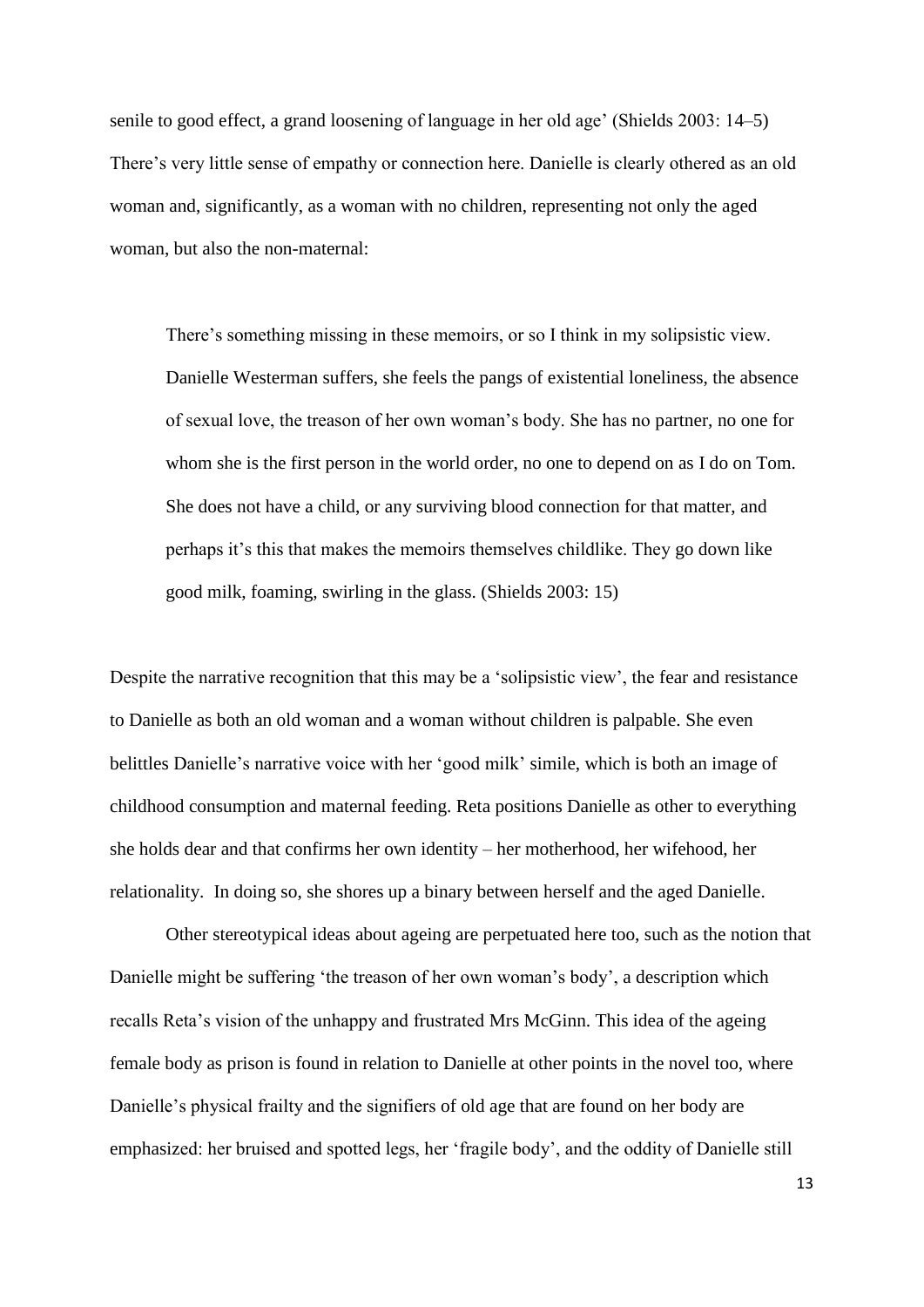having her nails done twice a week at her age (Shields 2003: 8). Even Reta's attempt to view Danielle's life and her experiences as part of her ageing are fashioned into an image of entrapment, where Reta 'marvel[s] at the number of years locked up in her body' (Shields 2003: 181) and Reta stresses Danielle's physical isolation – she is only touched by Reta, her doctor and her manicurist (Shields 2003: 8). Reta here perpetuates stereotypical ideas about the ageing body as imprisoning and declining, demonstrating her inability to imagine old age as a valued stage in life. Reta, therefore, prefers to style her hair in a chignon copied from 'young Danielle, early Danielle, that vibrant girl-woman who reinvented feminism' (Shields 2003: 180), not the later Danielle, whose hair has been dyed so often it has become 'a soft rust and purple turban' (Shields 2003: 180). Dismissing the elderly woman and her ageing body, instead Reta closely aligns feminist politics with youth.

The lack of recognition Reta accords to the ageing Danielle is echoed in her relationship with Lois, her partner Tom's mother. Lois retreats into silence after Norah leaves, a silence Reta interprets as all about Norah's actions. Reta worries about Lois's withdrawal, but does not connect Lois and Norah as women who may be suffering some of the same strictures; nor does she link Lois's silence to her own struggle to articulate her feelings about her position as a woman in society, feelings articulated most forcefully through the fictional letters she writes to various men in the text and never sends. Reta reads Lois into invisibility in a way which cannot be separated from Lois's age and their respective generational positions.<sup>8</sup> Reta's centrality in domestic life is implicitly contrasted with Lois' marginality, as Lois's only domestic function seems to be to bring dessert for the meal Reta cooks each night, and even in this role she is gently mocked by her granddaughter for her file of one hundred desserts (Shields 2003: 296).

It is not until she is asked about herself by the editor Arthur Springer that Lois begins to talk. The irony (and comedy) here is of course the fact that Arthur only asks Lois about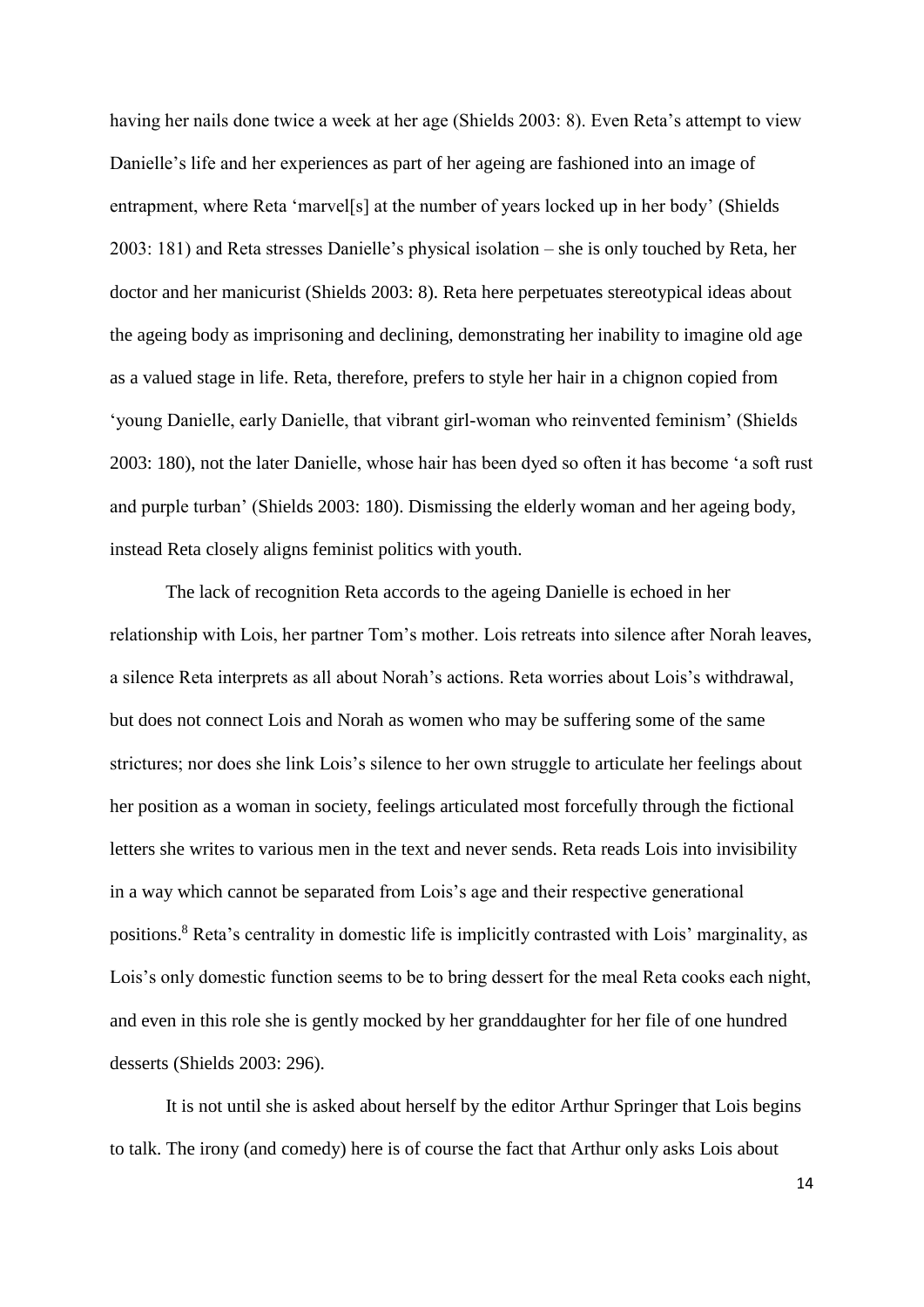herself because he has recently been on a training course in power relationships, so Arthur has no genuine interest in Lois's life and experiences. Nevertheless, this invitation to talk results in 'Beginning With', a short chapter that touches upon Lois's earlier life, her own midlife 'hard time', her current widowhood and her theory about Norah's actions: that 'women were easily injured', particularly when they spoke (Shields 2003: 299). Though Lois' narrative is framed as Reta's account of what Lois told Arthur, the seemingly third-person narrative within this chapter provides a textual interruption to Reta's solipsistic first-person account.<sup>9</sup> Lois' story mirrors Reta's in many ways, with its emphasis upon domestic life and motherhood, and with its feminist consciousness. This chapter also undermines Reta's account, in its description of Mrs McGinn, for example. Unlike Reta, Lois knew Mrs McGinn and remembers her not as a timid, unfulfilled Lillian, Dorothy or Ruth, but as Crystal McGinn, an educated woman with a large family of 'boisterous youngsters' (Shields 2003: 297). By the end of the novel, Reta accords to both Danielle and Lois the sort of recognition Shields' characters depend upon for their interrelational identities (cf Reimer 2009). Having been given some explanation of Norah's actions, Reta directly asks Lois and Danielle for their stories. This belated recognition supports Roy's argument that Shields' narrator mysterysolvers are often 'bad reader[s]' who 'cannot accurately interpret the world around them until they are allowed to take control of the writing and reading of their own and others' narratives' (2008: 115). Nevertheless, the optimism of this generational connection is undermined by the uncertainty that characterizes the end of this novel.

Norah eventually returns to the family home and the novel provides a comforting image of her asleep in her childhood bed. This reinstatement of Reta's role as mother to Norah offers narrative fulfilment, but the title of the final chapter, 'Not Yet', indicates an uncertainty that unsettles this happy ending. Is this the 'not yet' of feminist achievement, or a 'not yet' that holds in abeyance Reta's own ageing? Tellingly, Reta recognizes at this point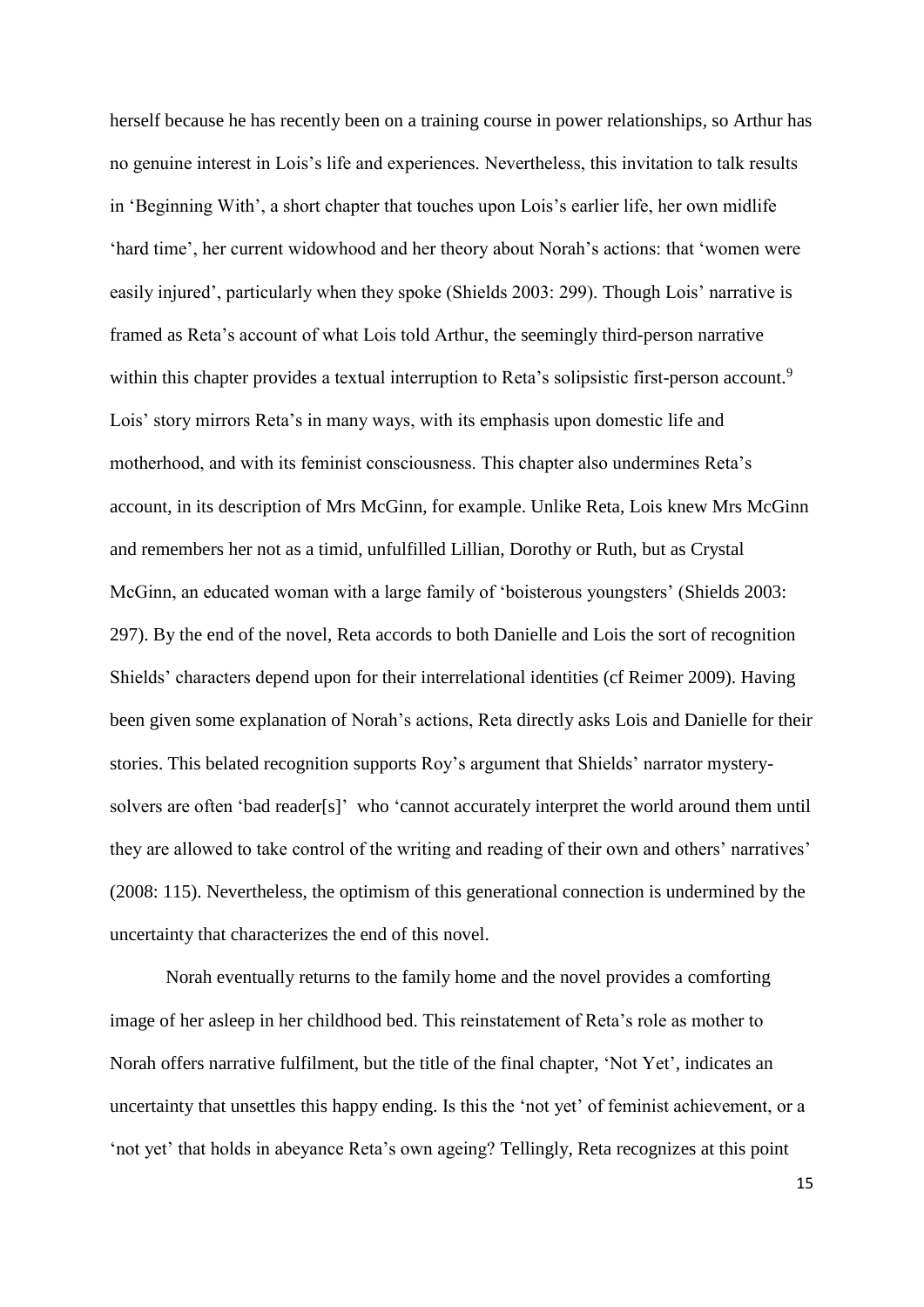that, though her feminist reading of Norah's actions may have validity, Norah's decision to sit on a street corner may also be a result of her mother's own concerns and fears:

My own theory – before we knew of the horrifying event – was that Norah had become aware of an accretion of discouragement, that she had awakened in her twentieth year to her solitary state of non-belonging, understanding at last how little she would be allowed to say….but it is also probable that I was weighing her down with my own fears, my own growing perplexity concerning the world and its arrangements, that I had found myself, in the middle of my life, in the middle of the continent, on the side of the disfavoured, and it may be that I am partly right and partly wrong. (Shields 2003: 309–10)

Maternal guilt comes together with feminism, ageing and time in this paragraph. Reta's feminist theorising may or may not be right; here there is deep uncertainty – as there is throughout the novel in the questioning and reiterative nature of the way Reta tries to solve the puzzle of her daughter's actions – about the adequacy of Reta's feminism to answer the concerns of the women in this text. In this most feminist (Roy 2003: 126) of Shield's novels, Shields does not seek to show that feminism offers a grand or totalising narrative, but instead, as Beckman-Long contends, she acts as a 'writer-critic' and produces a 'complex feminist critique' that 're-examine[s] the feminist subject' (2015: 113, 110). The reiteration of the liminal is also very significant at this point in the novel. Instead of leaving behind the stasis imposed by Norah's absence and completing her rite of passage, Reta emphasises her liminal position in midlife, expressed in geographical and gender terms, but clearly inflected with a decline narrative of ageing. Narrative itself fails, is incomplete or is contested in this novel: the narrative of feminism and the *bildung* of the middle-aged woman. Reta's decision not to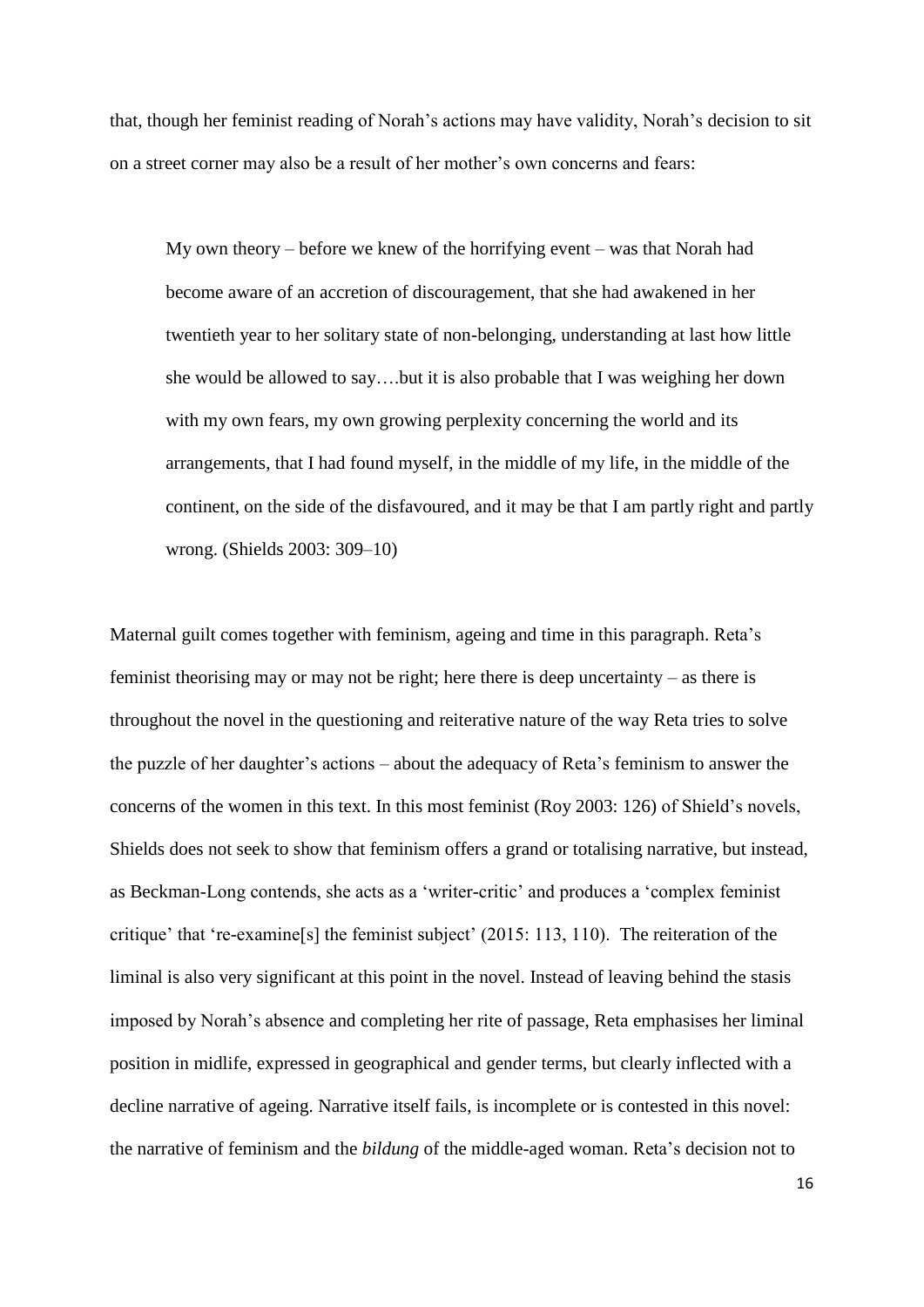give her comic novel, *Thyme in Bloom*, the happy narrative closure of a wedding emphasises this open-endedness, as does her comment on the writing process: 'I have bundled up each of the loose narrative strands, but what does such fastidiousness mean? It doesn't mean that all will be well for ever and ever, amen; it means that for five minutes a balance has been achieved at the margin of the novel's thin textual plane; make that five seconds; make that the millionth part of a nanosecond' (Shields 2003: 317–18). The fragility of the 'textual plane', the space of the novel, self-reflexively reminds us that the novel has not offered resolution, has not been able to imagine a future where 'all will be well'. What is clear in both of these quotations is that the journey that Reta has been on throughout the text, her rite of passage, has not led to her emerging as a woman secure in her middle age and imminent postmaternity.

*Unless* is part of a significant collection of novels written by women in the postwar or baby boomer generations that deal with middle-aged women in the late twentieth and early twenty-first centuries. While it can also be seen in the context of the wealth of critical work on ageing and gender that has emerged from different disciplines in the past two to three decades (for example, Waxman 1990; Wyatt-Brown and Rossen 1993; Gullette 1997; Woodward 1999; Bernard et al. 2000; Arber, Davidson and Ginn 2003; Chivers 2003; Calasanti and Slevin 2006; Dolan and Tincknell 2012; King 2013), it is not a novel that is usually read in terms of ageing. Most often, *Unless* is read in terms of feminism and motherdaughter relationships, which are clearly central in the text. By paying attention to ageing, time and multiple generations, we see that the novel offers an alternative perspective on its feminist politics, reinforcing both Beckman-Long's and Ramon's arguments that the feminism of this text is complex and ambiguous, and that it does not seek to offer a coherent feminist narrative. I would suggest that one strength of the novel is precisely the fact that *Unless* draws attention to this lack of coherence. The stasis of this novel and its refusal of narrative closure disrupt the narrative of middle-aged development and force us to consider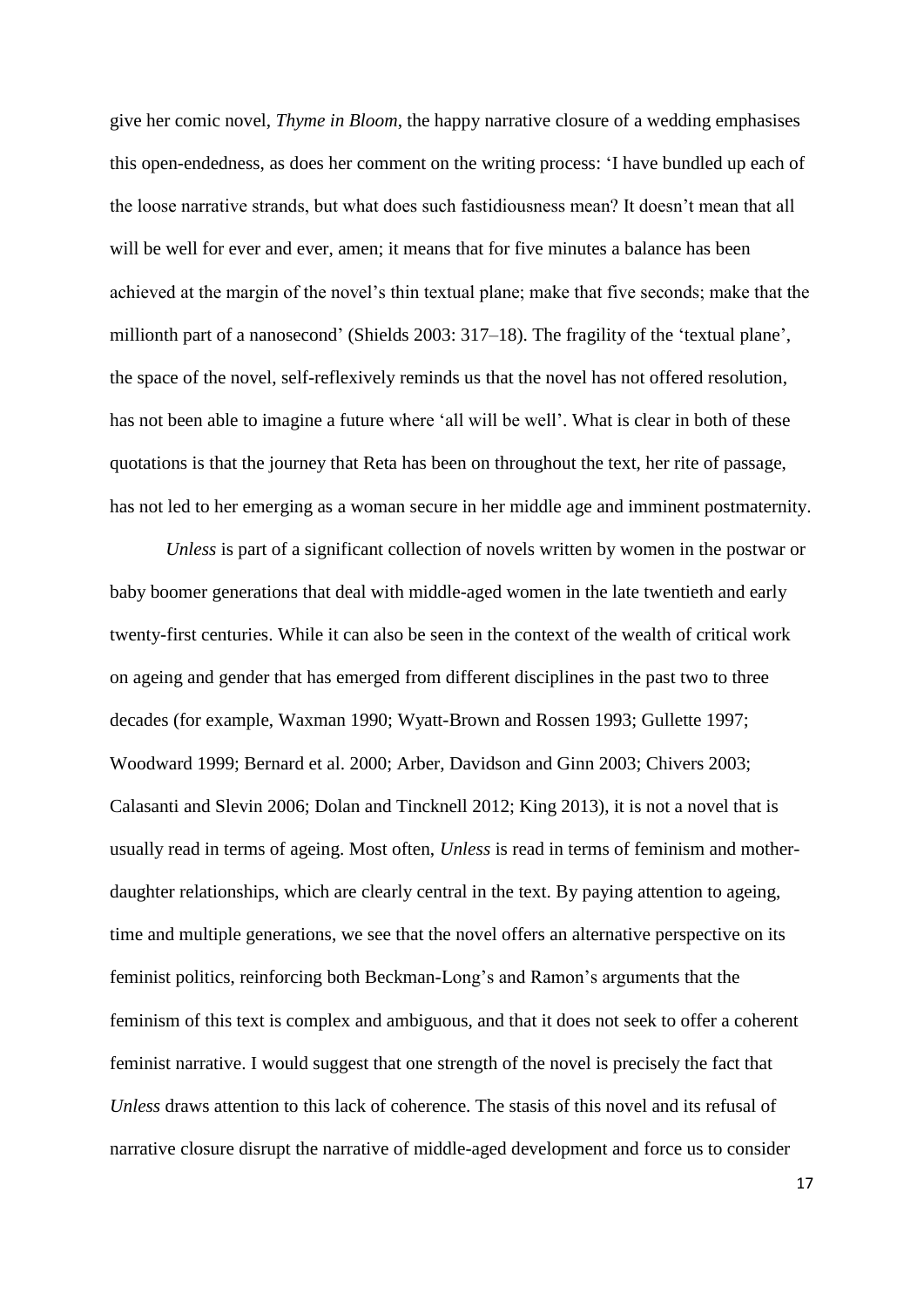the contradictions of ageing and gender in Reta's narrative, as she is both subject to and perpetrator of practices that reinforce the silence and marginalisation of the middle-aged and older woman. This novel does not offer a sustained critique of the way that ageing women are denied power and marginalised by society. Yet a reading of the novel through the lens of ageing encourages the reader to recognise the centrality of ageing in women's lives and the historical failure of feminist theorising to account fully for the experiences of middle-aged and old women.

### **Notes**

**.** 

<sup>2</sup> Shields does, of course, write from the perspective of an older woman in other texts, most notably *The Stone Diaries* (1993).

<sup>3</sup> Reimer notes the anachronistic nature of the reference to macramé in the novel as an example. Shields admitted in an interview that she belonged to a group of friends who met weekly for coffee (not unlike Reta and her friends in Orangetown) in the seventies and called themselves the macramé group. (Hollenberg 1998: 342) Other connections between Reta and Shields include the emphasis upon family over writing (Hollenberg 1998: 343).

<sup>4</sup> Brenda Beckman-Long argues that Shields' work and politics straddle the second and third waves of feminism (2015: 16).

<sup>5</sup> Whilst acknowledging the general link Ramon makes between Shields's dual identity (as American and Canadian) and liminality, as he argues that 'a doubleness of perspective [is] central to [Shields's] work' (2008: 16), this paper seeks to employ the concept of the liminal in a very specific way as it relates to both ageing and the maternal.

<sup>6</sup> See Stovel 2006 for further discussion of the use of this myth.

 $1$  See also Roy 2008.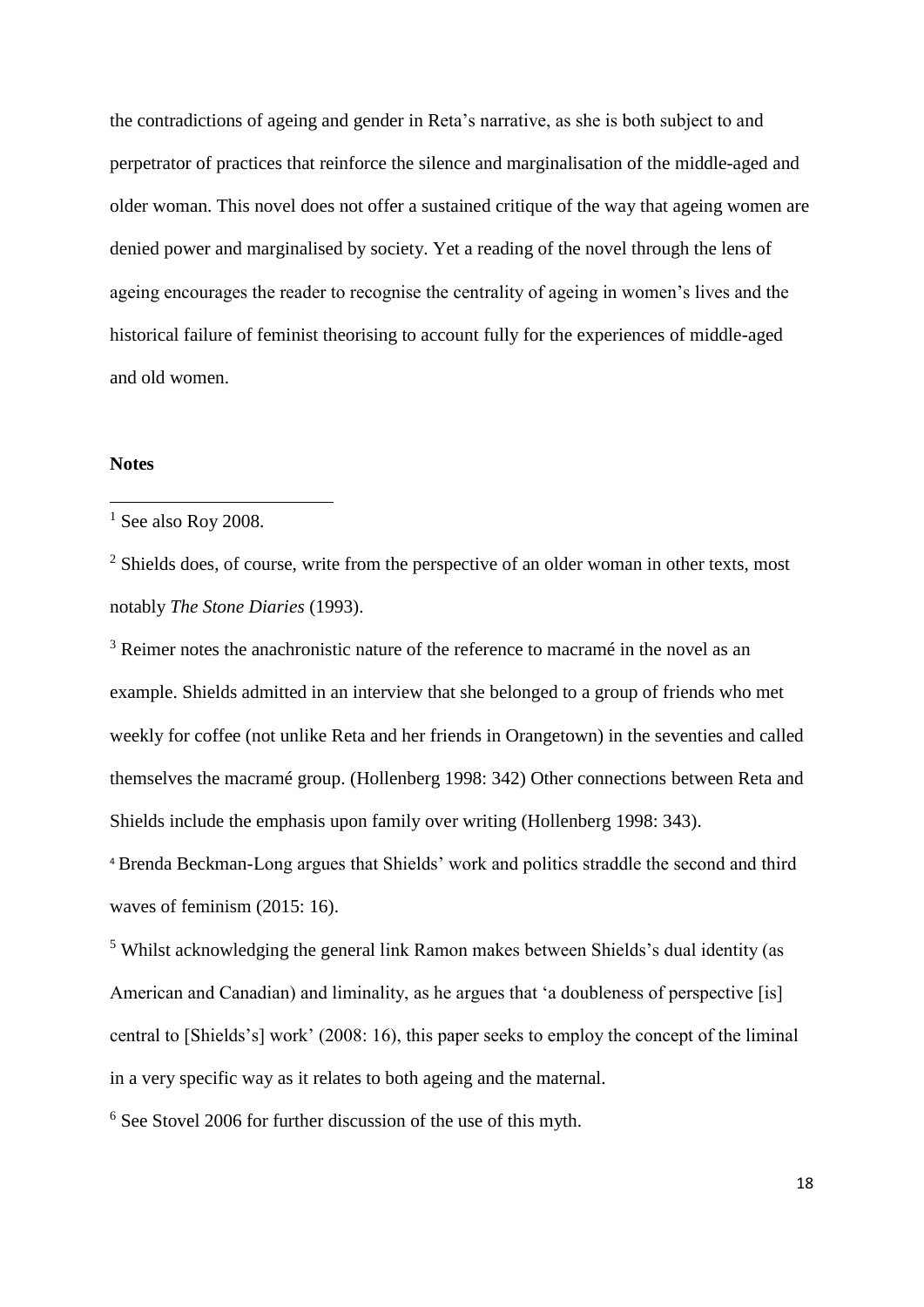$<sup>7</sup>$  This echoes Gullette's (2004) argument about contemporary novels narrating the deaths of</sup> children, where she suggests that these plots of 'perilous parenting' are less about the children than about the adults and fears of ageing and decline (2004: 66–7).

<sup>8</sup> See Woodward 1999: xvi on female invisibility in older age.

<sup>9</sup> The letters provide other interruptions, of course, but these are still obviously in Reta's voice.

## **Works cited**

 $\overline{a}$ 

Arber, Sarah, Kate Davidson and Jay Ginn (2003) *Gender and Ageing: Changing Roles and Relationships* (Maidenhead: Open University Press).

Atwood, Margaret (2005) 'A soap bubble hovering over the void', *Vancouver Quarterly Review* 81:1, 139–42.

Beckman-Long, Brenda (2015) *Carol Shields and the Writer-Critic* (Toronto: University of Toronto Press.

Bernard, Miriam, Val Harding Davies, Linda Machin and Judith Phillips (2000), eds., *Women Ageing: Changing Identities, Challenging Myths* (London: Routledge).

[Brookner, Anita](http://search.proquest.com.libaccess.hud.ac.uk/indexinglinkhandler/sng/au/Brookner,+Anita/$N?accountid=11526) (2002) 'Women talking to women', *The Spectator,* 4 May 2002.

Calasanti, Toni M. and Kathleen F. Slevin (2006), eds., *Age Matters: Realigning Feminist Thinking* (New York and London: Routledge).

Chivers, Sally (2003) *From Old Woman to Older Women: Contemporary Culture and Women's Narratives* (Columbus: Ohio State University Press).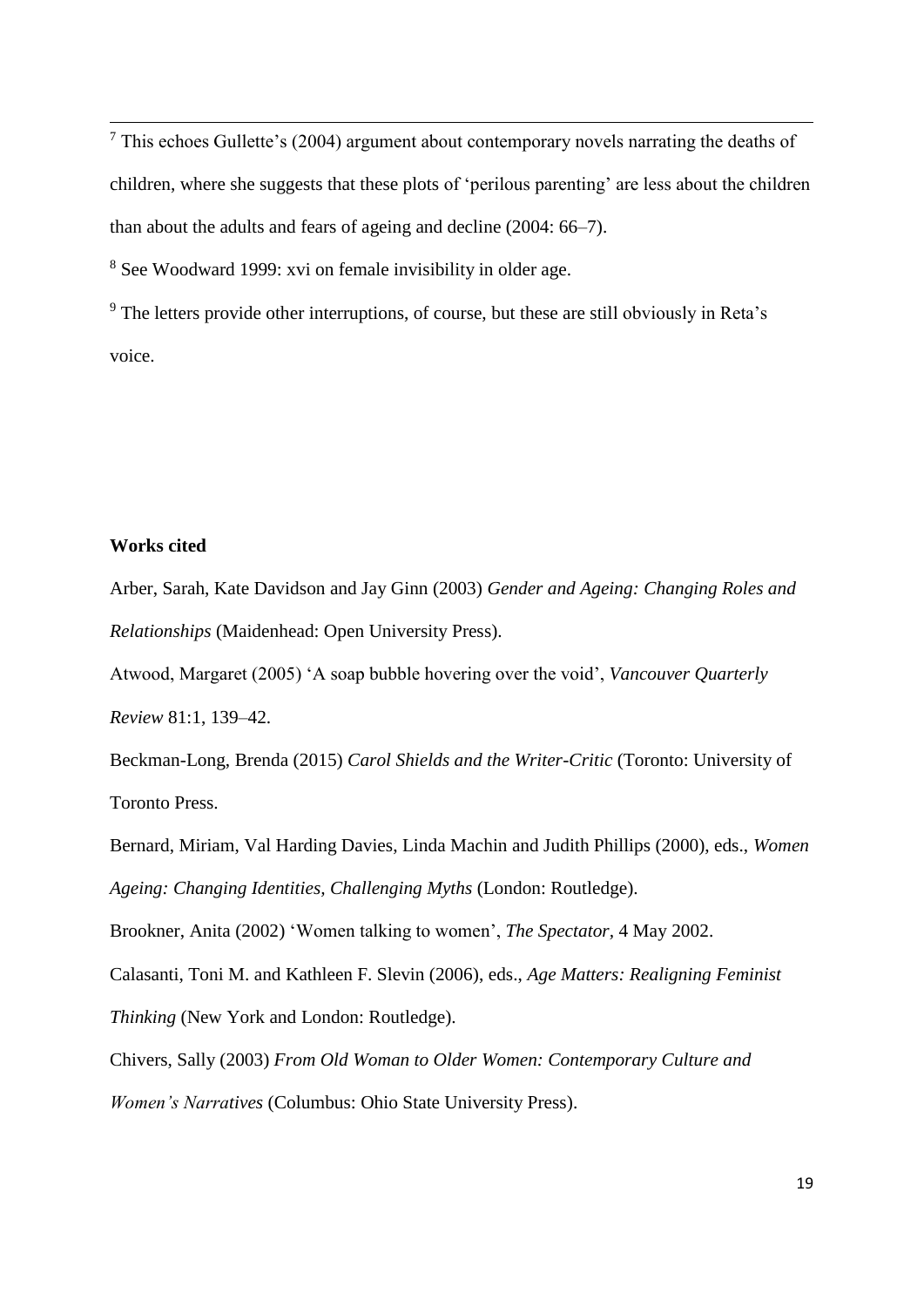Dolan, Josie and Estella Tincknell (2012), eds., *Ageing Femininities: Troubling* 

*Representations* (Newcastle: Cambridge Scholars).

Eagleton, Mary (2005) 'What's the matter? Authors in Carol Shields' Short Fiction',

*Canadian Literature* 186, 70–85.

 $\overline{a}$ 

Friedan, Betty (1993) *The Fountain of Age* (New York: Simon and Schuster).

Greer, Germaine (1992) *The Change: Women, Aging and the Menopause* (London:

Penguin, 1992). Originally published 1991.

Gullette, Margaret Morganroth (1988) *Safe at Last in the Middle Years* (Berkeley: University of California Press).

Gullette, Margaret Morganroth (1997) *Declining to Decline: Cultural Combat and the Politics of Midlife* (Charlottesville: Virginia University Press).

Gullette, Margaret Morganroth (2002) 'Valuing "Postmaternity" as a Revolutionary Feminist Concept', *Feminist Studies* 28:3, 553–72

Gullette, Margaret Morganroth (2004) *Aged by Culture* (Chicago: University of Chicago Press.

Gullette, Margaret Morganroth (2011) *Agewise: Fighting the New Ageism in America*  (Chicago: University of Chicago Press).

Heilbrun, Carolyn (1998) *The Last Gift of Time: Life Beyond Sixty* (New York: Ballantine). Originally published 1997.

Hollenberg, Donna Krolik and Carol Shields (1998) 'An Interview with Carol Shields',

*Contemporary Literature* 39:3, 339–355.

İnceolğlu, Şeyda (2014) 'Reading the Silence in the Maternal Text of Carol Shields' *Unless', Gender Studies* 13, 66–79.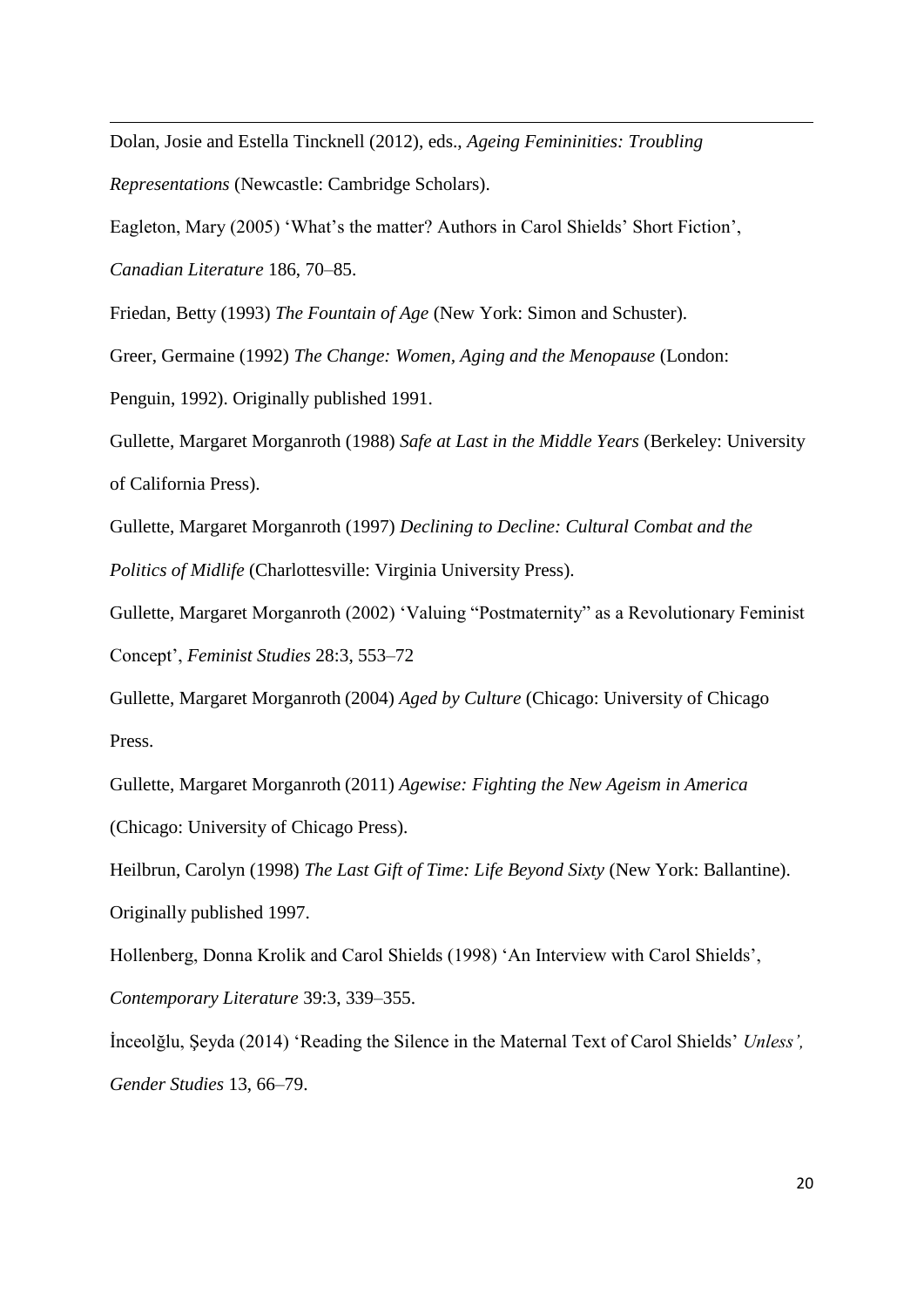Kay, Lucy, Zoё Kinsley, Terry Phillips and Alan Roughley (2007), eds., *Mapping Liminalities: Thresholds in Cultural and Literary Texts* (Bern: Peter Lang).

King, Jeannette (2013) *Discourses of Aging in Fiction and Feminism* (Basingstoke: Palgrave Macmillan).

Lessing, Doris (1973) *The Summer Before the Dark* (London: Penguin).

 $\overline{a}$ 

Paloge, Helen (2007) *The Silent Echo: The Middle-Aged Female Body in Contemporary Women's Fiction* (Lanham: Lexington).

Oró-Piqueras, Maricel (2013) 'Narrating Ageing: Deconstructing Negative Conceptions of Old Age in Four Contemporary English Novels', *Journal of Aging Studies*, 27, 47–51. Ramon, Alex (2008) *Liminal Spaces: The Double Art of Carol Shields* (Newcastle upon Tyne: Cambridge Scholars).

Reimer, Elizabeth (2009) 'Get out of my psychic space!: Biographical Recognition and "response-ability"', *Lit: Literature Interpretation Theory* 20:4, 241–265.

Rooke, Constance (1992) 'Old Age in Contemporary Fiction', in *Handbook of the Humanities and Aging*, eds.Thomas R. Cole, David D. Van Tassel, Robert Kastenbaum (New York: Springer, 1992), 241–57.

Roy, Wendy (2003) '*Unless* the World Changes: Carol Shields on Women's Silencing in Contemporary Culture', in *Carol Shields: The Art of a Writing Life,* ed. Neil K. Besner (Winnipeg: Prairie Fire), 125–32.

Roy, Wendy (2008) 'Misreading the Literary Evidence in Carol Shields's Mystery Plots" *English Studies in Canada* 34:2–3, 113–29.

Segal, Lynne (2013) *Out of Time: The Pleasures and the Perils of Ageing*. (London:Verso). Shields, Carol (1993) *The Stone Diaries* (London: Fourth Estate).

Shields, Carol (1996) *Small Ceremonies* (London: Penguin). Originally published 1976.